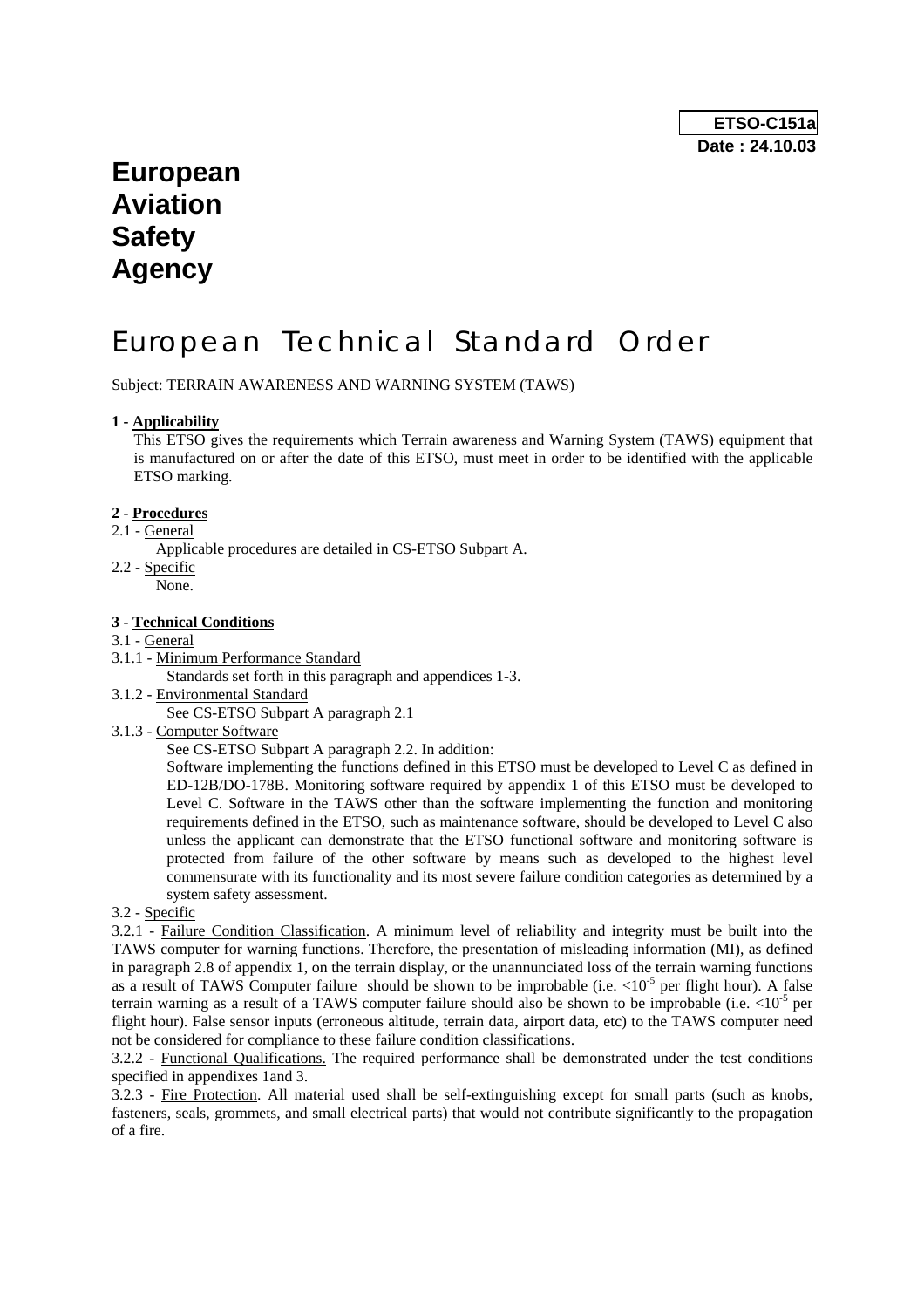# **4 - Marking**

- 4.1 General
	- Marking is detailed in CS-ETSO Subpart A paragraph 1.2.
- 4.2 Specific None.

# **5 - Availability of Referenced Document**

See CS-ETSO Subpart A paragraph 3.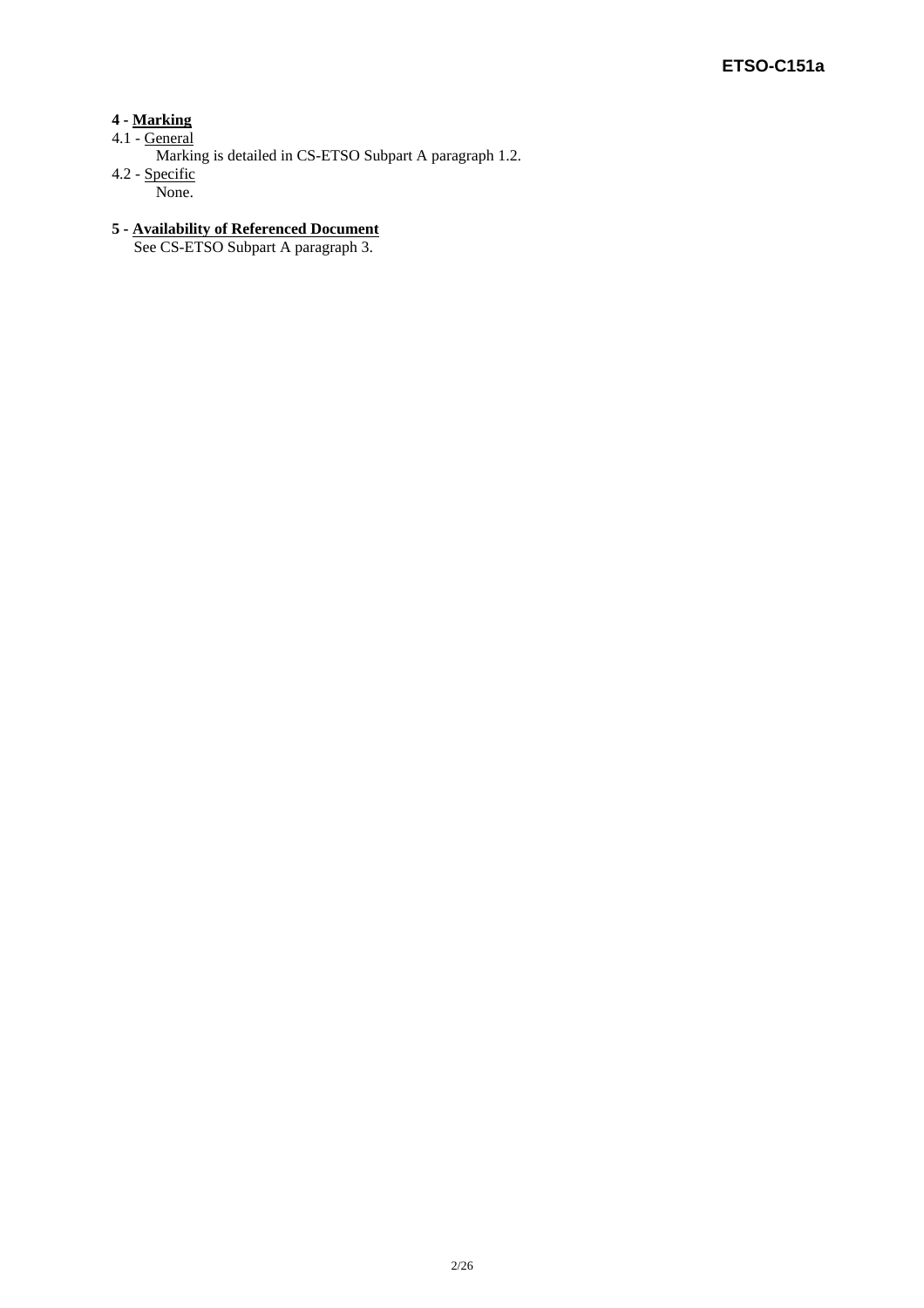#### APPENDIX 1. FEDERAL AVIATION ADMINISTRATION MINIMUM PERFORMANCE STANDARD (MPS) FOR A TERRAIN AWARENESS AND WARNING SYSTEM, AS AMENDED BY JAA

1.0 Introduction.

1.1 Purpose. This standard provides the MPS for a Terrain Awareness and Warning System (TAWS).

1.2 Scope. This appendix sets forth the standard for two Classes of TAWS equipment, Class A and Class B.

1.3 System Function and Overview. The system shall provide the flight crew with sufficient information and alerting to detect a potentially hazardous terrain situation that would permit the flight crew to take effective action to prevent a controlled flight into terrain (CFIT) event. The basic TAWS functions for all ETSO approved systems include the following :

 a. A Forward Looking Terrain Avoidance (FLTA) function. The FLTA function looks ahead of the aeroplane along and below the aeroplane's lateral and vertical flight path and provides suitable alerts if a potential CFIT threat exists.

 b. A Premature Descent Alert (PDA) function. The PDA function of the TAWS uses the aeroplane's current position and flight path information as determined from a suitable navigation source and airport database to determine if the aeroplane is hazardously below the normal (typically 3 degree) approach path for the nearest runway as defined by the alerting algorithm.

c. An appropriate visual and aural discrete signal for both caution and warning alerts.

d. Class A TAWS equipment must provide terrain information to be presented on a display system.

 e. Class A TAWS equipment must provide indications of imminent contact with the ground for the following conditions as further defined in DO-161A, Minimum Performance Standards - Airborne Ground Proximity Warning Equipment, dated May 27, 1976, and Section 3.3 of this appendix. Deviations from DO-161A are acceptable providing the nuisance alert rate is minimized while an equivalent level of safety for the following conditions is provided.

- (1) Excessive Rates of Descent
- (2) Excessive Closure Rate to Terrain.
- (3) Negative Climb Rate or Altitude Loss After Take-off
- (4) Flight Into Terrain When Not in Landing Configuration
- (5) Excessive Downward Deviation From an ILS Glideslope.

(6) Voice callout "Five Hundred" when the aeroplane descends to 500 feet above the terrain or nearest runway elevation.

NOTE: Class A equipment will be entitled to a ETSO-C92c authorization approval for the purpose of complying with the mandatory GPWS requirements in CS-OPS 1.665 , until such time that those rules are superseded by TAWS rules.

 f. Class B equipment must provide indications of imminent contact with the ground during the following aeroplane operations as defined in Section 3.4 of this appendix.

(1) Excessive Rates of Descent

(2) Negative Climb Rate or Altitude Loss After Takeoff

(3) A voice callout "Five Hundred" when the aeroplane descends to 500 feet above the nearest runway elevation.

1.4 Added Features. If the manufacturer elects to add features to the TAWS equipment, those features shall at least meet the same qualification testing and software verification and validation requirements as provided under this ETSO. Additional information such as "human-made" obstacles may be added as long as they do not adversely alter the terrain functions.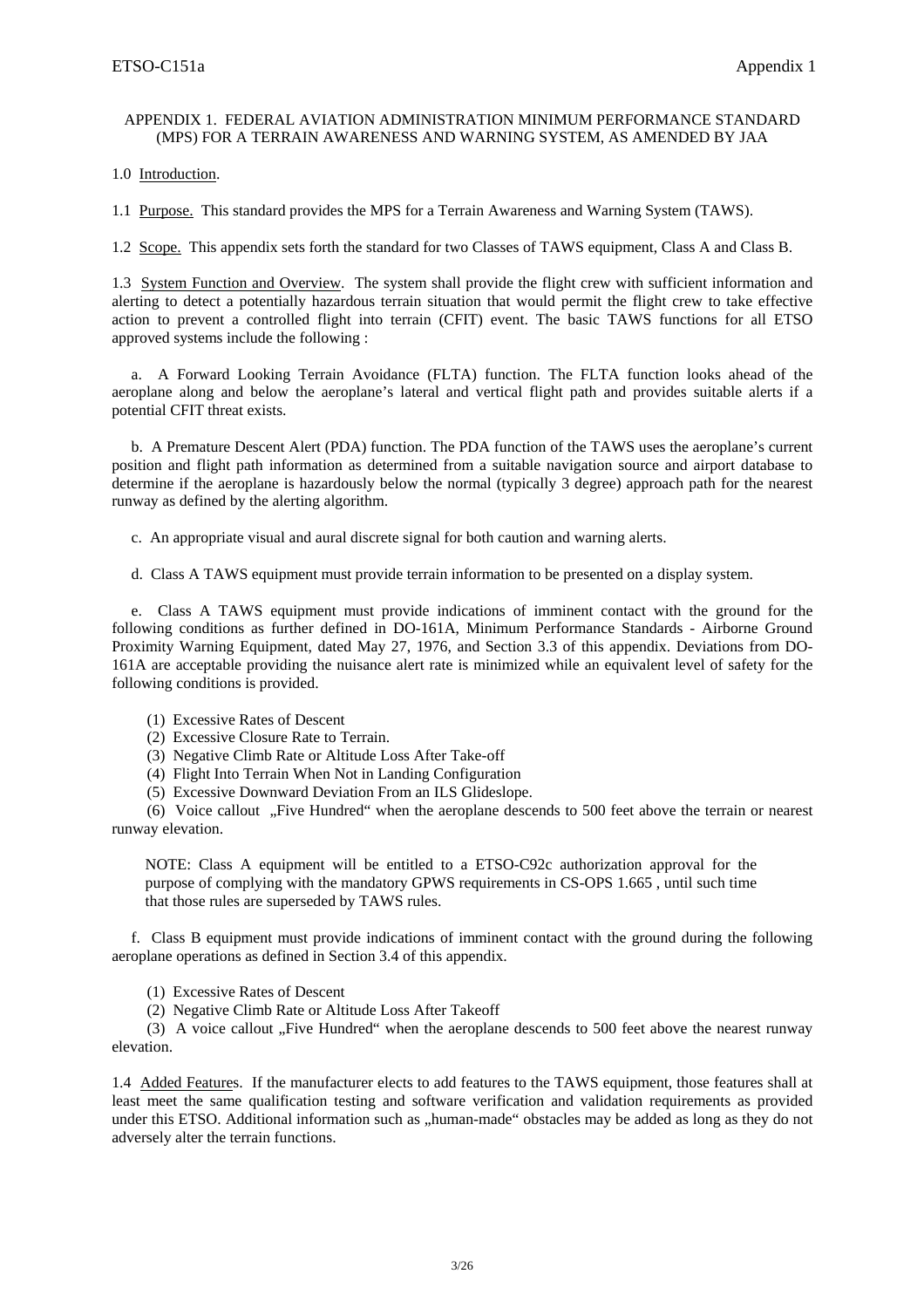1.5 Other Technologies. Although this ETSO envisions a TAWS based on the use of an onboard terrain and airport data base, other technologies such as the use of radar are not excluded. Other concepts and technologies may be approved under this ETSO using IR 21A.610, Approval for Deviation.

2.0 Definitions.

2.1 Alert. A visual, aural, or tactile stimulus presented to attract attention and convey information regarding system status or condition.

2.2 Aural Alert. A discrete sound, tone, or verbal statement used to annunciate a condition, situation, or event.

2.3 Caution Alert. An alert requiring immediate crew awareness. Subsequent corrective action will normally be necessary.

2.4 Controlled Flight Into Terrain (CFIT). An accident or incident in which an aeroplane, under the full control of the pilot, is flown into terrain, obstacles, or water.

2.5 Failure. The inability of the equipment or any sub-part of that equipment to perform within previously specified limits.

2.6 False Alert. An inappropriate alert that occurs as a result of a failure within the TAWS or when the design alerting thresholds of the TAWS are not exceeded.

2.7 Hazard. A hazard is a state or set of conditions that together with other conditions in the environment could lead to an accident.

2.8 Misleading Information (MI). An incorrect depiction of the terrain threat relative to the aeroplane during an alert condition (excluding source data).

2.9 Nuisance Alert. An inappropriate alert, occurring during normal safe procedures, that occurs as a result of a design performance limitation of TAWS.

2.10 Search Volume. A volume of airspace around the aeroplane's current and projected path that is used to define a TAWS alert condition.

2.11 Visual Alert. The use of projected or displayed information to present a condition, situation, or event.

2.12 Warning Alert. An alert for a detected terrain threat that requires immediate crew action.

3.0 Required TAWS Functions.

3.1 Class A and Class B Requirements for Forward Looking Terrain Avoidance (FLTA). The majority of CFIT accidents have occurred because the flight crews did not have adequate situational information regarding the terrain in the vicinity of the aeroplane and its projected flight path. Class A and Class B Equipment will be required to look ahead of the aeroplane, within their design search volume and provide timely alerts in the event terrain is predicted to penetrate the search volume. The FLTA function should be available during all airborne phases of flight including turning flight. The search volume consists of a computed look ahead distance, a lateral distance on both sides of the aeroplane's flight path, and a specified look down distance based upon the aeroplane's vertical flight path. This search volume should vary as a function of phase of flight, distance from runway, and the required obstacle clearance (ROC) in order to perform its intended function and to minimize nuisance alerts. The lateral search volume should expand as necessary to accommodate turning flight. The TAWS search volumes should consider the accuracy of the TAWS navigation source. The TAWS lateral search area should be less than the protected area defined by the United States Standard for Terminal Instrument Procedures (TERPS), FAA Handbook 8260.3B and ICAO PANOPS 8168, volume 2 to prevent nuisance alerts.

3.1.1 Reduced Required Terrain Clearance (RTC). Class A and Class B equipment shall provide suitable alerts when the aeroplane is currently above the terrain in the aeroplane's projected flight path but the projected amount of terrain clearance is considered unsafe for the particular phase of flight. The required obstacle (terrain) clearance (ROC) as specified in TERPS and the Aeronautical Information Manual (AIM) have been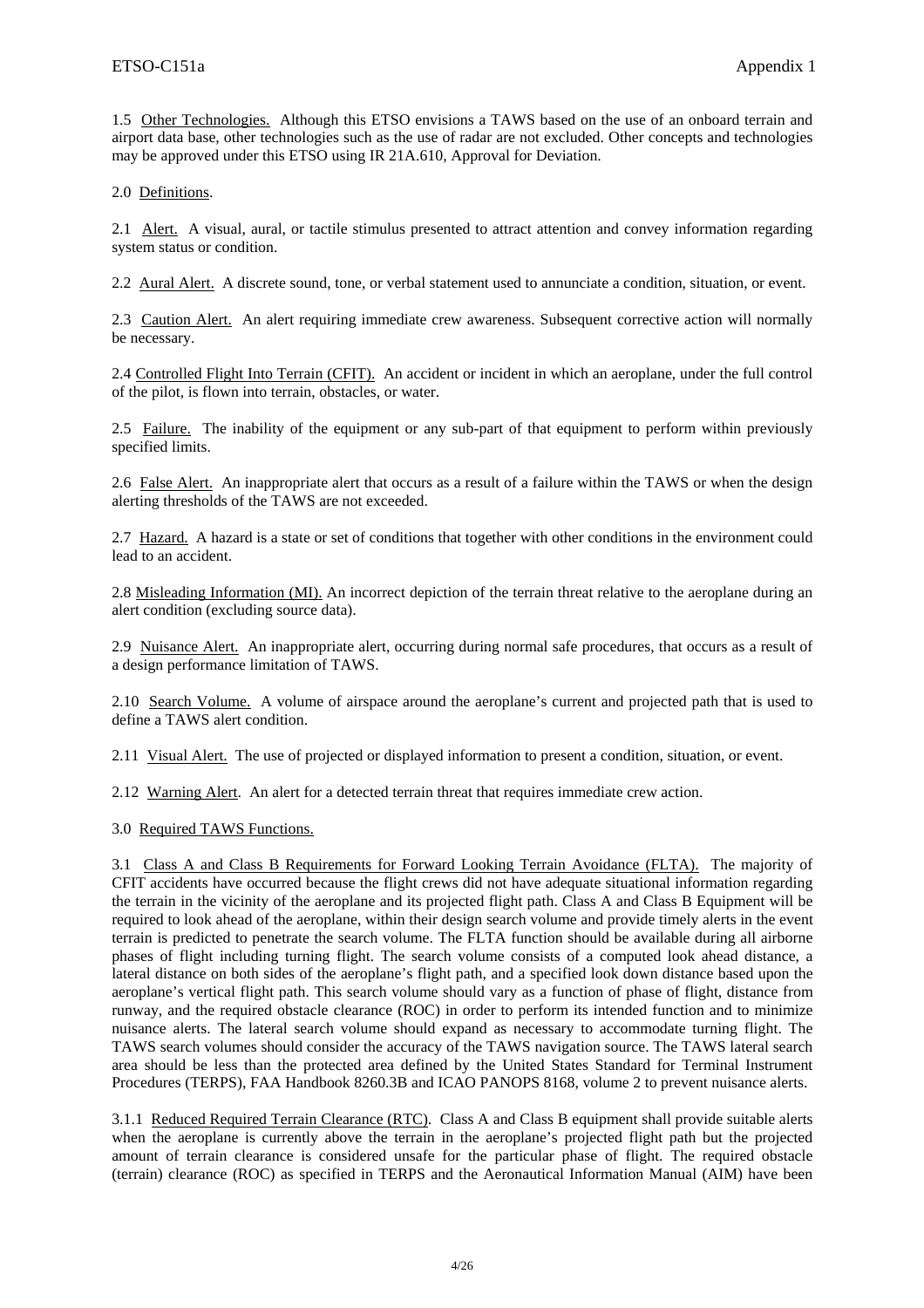used to define the minimum requirements for obstacle/terrain clearance (RTC) appropriate to the FLTA function. These requirements are specified in Table 3.1. The FLTA function must be tested to verify the alerting algorithms meet the test conditions specified in Appendix 3, Tables A, B, C, D, E, and F.

#### TABLE 3.1

| 111116 RBQ CHWB TBRRGHI ( CBBI HUN II (CB (RTC) B T THING OT TBROITI |             |              |            |  |
|----------------------------------------------------------------------|-------------|--------------|------------|--|
| Phase of Flight                                                      | TERPS (ROC) | TAWS (RTC)   | TAWS (RTC) |  |
|                                                                      |             | Level Flight | Descending |  |
| Enroute                                                              | 1000 Feet   | 700 Feet     | 500 Feet   |  |
| Terminal (Intermediate)                                              | 500 Feet    | 350 Feet     | 300 Feet   |  |
| Segment)                                                             |             |              |            |  |
| Approach                                                             | 250 Feet    | 150 Feet     | $100$ Feet |  |
| Departure (See Note 1)                                               | 48 Feet/NM  | 100 Feet     | 100 Feet   |  |

#### TAWS REQUIRED TERRAIN CLEARANCE (RTC) BY PHASE OF FLIGHT

NOTE 1: During the Departure Phase of Flight, the FLTA function of Class A and B equipment must alert if the aeroplane is projected to be within 100 feet vertically of terrain. However, Class A and Class B equipment should not alert if the aeroplane is projected to be more than 400 feet above the terrain.

NOTE 2: As an alternate to the stepped down reduction from the terminal to approach phase in Table 3.1, a linear reduction of the RTC as the aircraft comes closer to the nearest runway is allowed, providing the requirements of Table 3.1 are met.

NOTE 3: During the visual segment of a normal instrument approach (typically about 1 NM from the runway threshold), the RTC should be defined/reduced to minimize nuisance alerts. Below a certain altitude or distance from the runway threshold, logic may be incorporated to inhibit the FLTA function. Typical operations below Minimum Descent Altitude (MDA), Decision Height (DH), or the Visual Descent Point (VDP) should not generate nuisance alerts.

NOTE 4: The specified RTC values are reduced slightly for descending flight conditions to accommodate the dynamic conditions and pilot response times.

3.1.2 Imminent Terrain Impact. Class A and Class B equipment shall provide suitable alerts when the aeroplane is currently below the elevation of a terrain cell along the aeroplane's lateral projected flight path and, based upon the vertical projected flight path, the equipment predicts that the terrain clearance will be less than the value given in the RTC column of Table 3.1. See appendix 3 for test conditions that must be conducted (Table G).

3.1.3 FLTA Turning Flight. Class A and Class B equipment shall provide suitable alerts for the functions specified in 3.1.1 and 3.1.2 above when the aeroplane is in turning flight.

3.2 Class A and Class B Equipment Safety Agency for Detection and Alerting for Premature Descents Along the Final Approach Segment. Class A and Class B equipment shall provide a suitable alert when it determines that the aeroplane is significantly below the normal approach flight path to a runway. Approximately one third of all CFIT accidents occur during the final approach phase of flight, when the aeroplane is properly configured for landing and descending at a normal rate. For a variety of reasons which include poor visibility, night time operations, loss of situational awareness, operating below minimums without adequate visual references and deviations from the published approach procedures, many aeroplanes have crashed into the ground short of the runway. A means to detect and alert the flight crew to this condition is an essential safety requirement of this ETSO. There are numerous ways to accomplish the overall objectives of this requirement. Alerting criteria may be based upon height above runway elevation and distance to the runway. It may be based upon height above terrain and distance to runway or other suitable means. This ETSO will not define the surfaces for which alerting is required. It will specify some general requirements for alerting and some cases when alerting is inappropriate. See appendix 3 Table H for test requirements.

 a. The PDA function should be available for all types of instrument approaches. This includes both straightin approaches and circling approaches. This includes approaches that are not aligned within 30 degrees of the runway heading.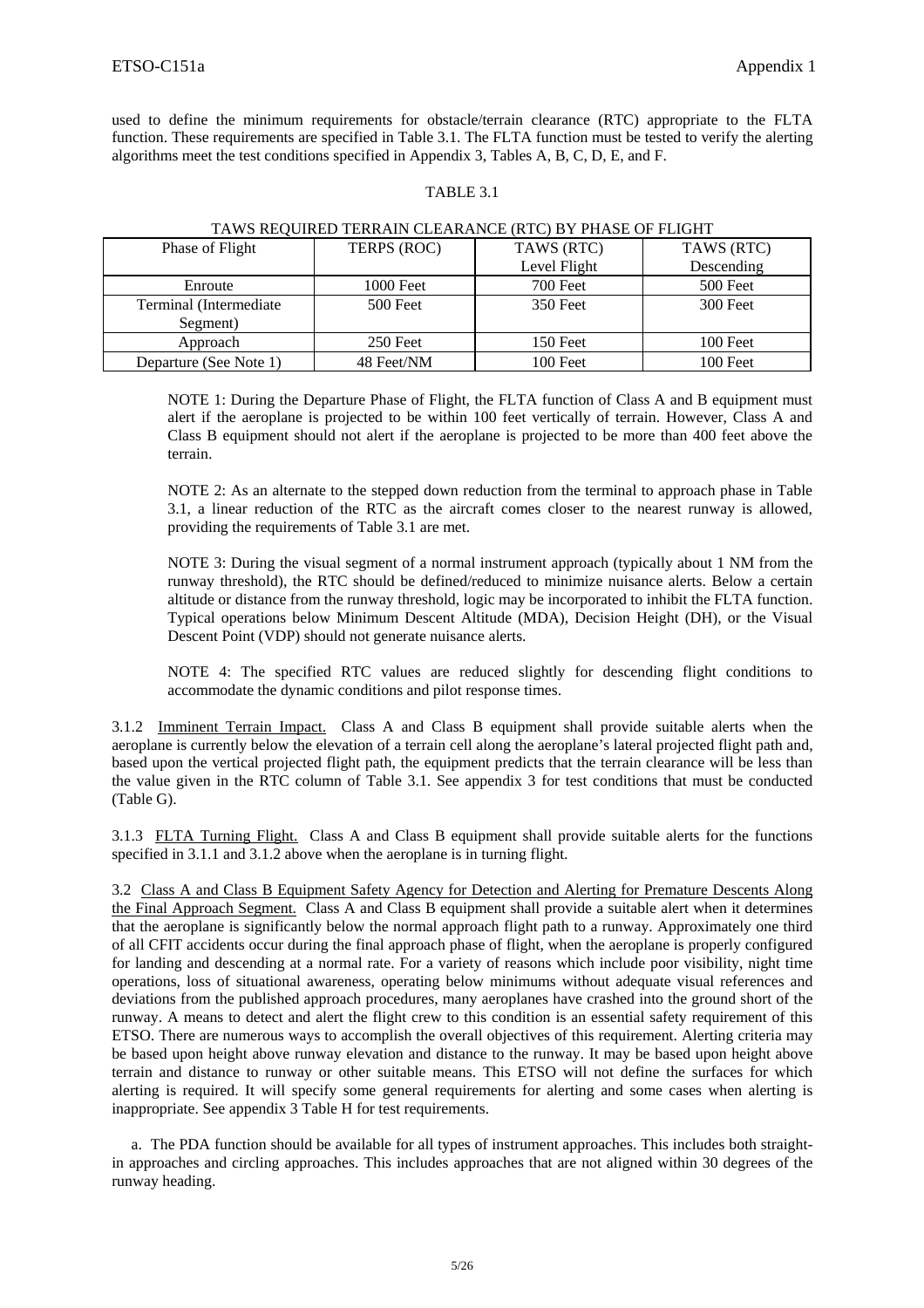b. The TAWS equipment should not generate PDA alerts for normal VFR operations in the airport area. Aeroplanes routinely operate at traffic pattern altitudes of 800 feet above field/runway elevation for traffic pattern operations within 5NM of the airport.

 c. Aeroplanes routinely operate in VFR conditions at 1000 feet AGL within 10-15 NM of the nearest airport and these operations should not generate alerts.

 d. Aeroplanes routinely operate in the visual segment of a circling approach within 2 NM of the airport/runway of intended landing with 300 feet of obstacle clearance. Operations at circling minimums should not cause PDA alerts or FLTA alerts.

3.3 Class A Requirements for GPWS Alerting. In addition to the TAWS Forward Looking Terrain Avoidance and PDA functions, the equipment shall provide the GPWS functions listed below in accordance with ETSO-C92c. Some GPWS alerting thresholds may be adjusted or modified to be more compatible with the FLTA alerting functions and to minimize GPWS nuisance alerts. However, it is essential to retain the independent protective features provided by both the GPWS and FLTA functions. In each case, all the following situations must be covered. The failure of the ETSO C92c equipment functions, except for power supply failure, input sensor failure, or failure of other common portions of the equipment, shall not cause a loss of the FLTA, PDA, or Terrain Display.

The functions described in ETSO-C92c and the referenced document DO-161A include :

- (1) Excessive Rates of Descent
- (2) Excessive Closure Rate to Terrain
- (3) Negative Climb Rate or Altitude Loss After Take-Off
- (4) Flight Into Terrain When Not in Landing Configuration
- (5) Excessive Downward Deviation From an ILS Glideslope

 a. Flap Alerting Inhibition. A separate guarded control may be provided to inhibit GPWS alerts based on flaps being other than the landing configuration.

 b. Speed. Airspeed or groundspeed shall be included in the logic that determines basic GPWS alerting time for "Excessive Closure Rate to Terrain" and "Flight Into Terrain When Not in Landing Configuration" to allow maximum time for the flight crew to react and take corrective action.

 c. Voice Callouts. Voice callouts of altitude above the terrain shall be provided during non precision approaches per ETSO-C92c but are recommended for all approaches. These advisories are normally, but are not limited to 500 feet above the terrain or the height above the nearest runway threshold elevation.

 d. Barometric Altitude Rate. Class A and Class B equipment may compute Barometric Altitude Rate using an Instantaneous Vertical Speed Indicator (IVSI) or an inertial smoothed vertical speed indicator. An alternative means, with demonstrated equal or better accuracy, may be used in lieu of barometric altitude rate (accuracy specified in ETSO-C10b, Altimeter, Pressure Actuated, Sensitive Type, or later revisions) and/or altimeter altitude (accuracy specified in ETSO-2C87 (Low range radio altimeters) - for air carrier aircraft, or later revisions) to meet the warning requirements described in RTCA Document No. DO-161A. In addition, ETSO-C106 for Air Data Computers may be used as an alternative means of compliance with this provision.

e. Sweep Tones "Whoop-Whoop". If a two tone sweep is used to comply with RTCA Document No. DO-161A, paragraph 2.3, the complete cycle of two tone sweeps plus annunciation may be extended from  $,1.4$ " to .,2" seconds.

NOTE: Class A equipment will be entitled to a ETSO-C92c authorization approval for the purpose of complying with the mandatory GPWS requirements in CS-OPS 1.665 until such time that those rules are superseded by TAWS rules.

#### 3.4 Class B Requirements for GPWS Alerting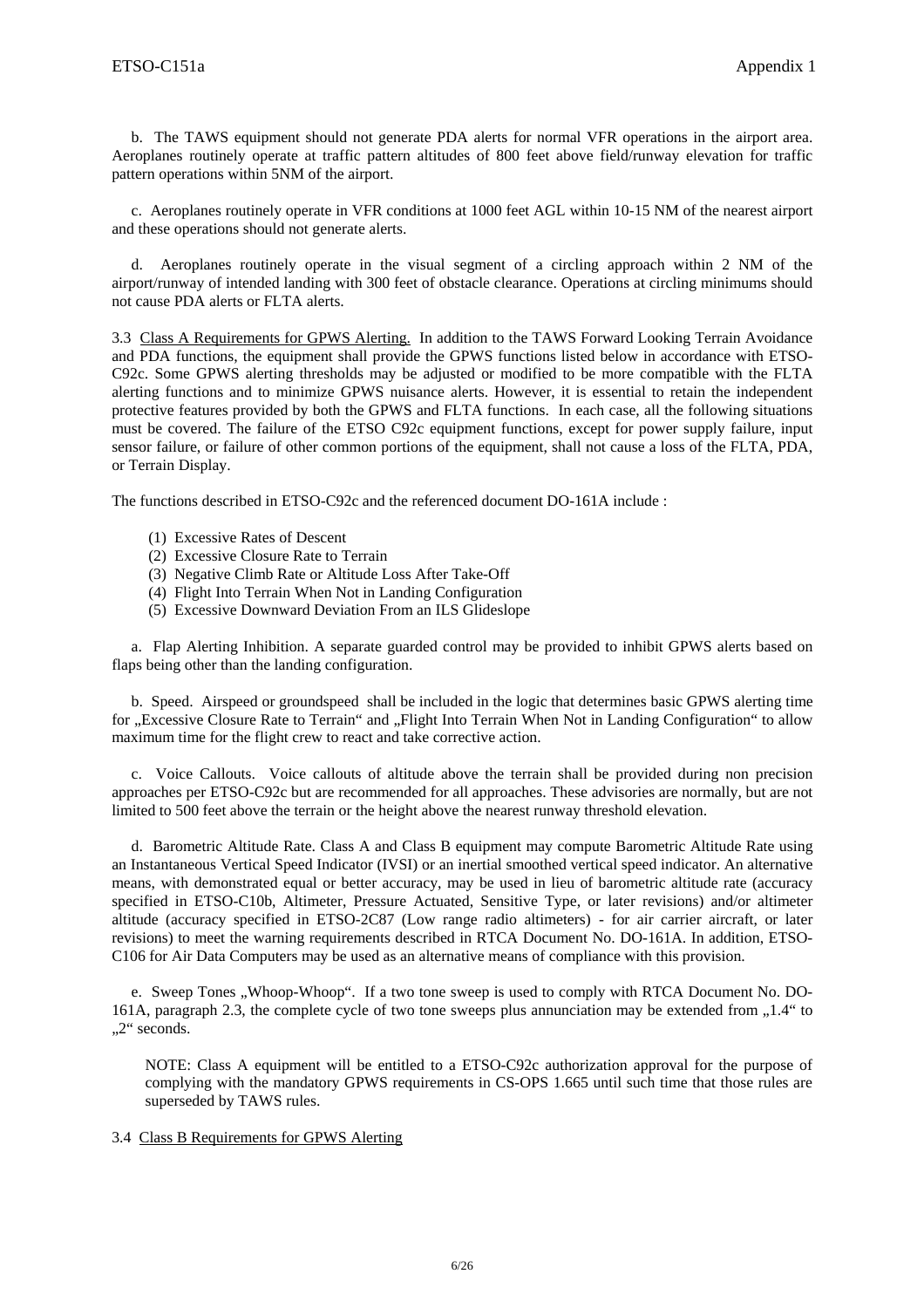a. Class B equipment must provide alerts for excessive descent rates. The alerting envelope of DO-161A has been modified to accommodate a larger envelope for both caution and warning alerts. Height above Terrain may be determined by using the Terrain Data Base elevation and subtracting it from QNH barometric altitude (or equivalent). In addition, since the envelopes are not limited by a radio altitude measurement to a maximum of 2500 feet AGL, the envelopes are expanded to include higher vertical speeds. The equipment shall meet either the requirements set forth in appendix 3, Section 7.0 or that specified in DO-161A.

b. Class B equipment must provide alerts for "Negative Climb Rate After Takeoff or Missed Approach" or "Altitude Loss After Takeoff" as specified in DO-161A. The alerting is identical to the alerting envelope in DO-161A except that Height above Terrain is based upon Height above Runway threshold elevation instead of radio altitude.

c. Class B equipment must provide a voice callout "Five Hundred" during descents for landing. This feature is primarily intended to provide situational awareness to the flight crew when the aeroplane is being operated properly per normal procedures. During a normal approach, it is useful to provide the flight crew with a 500 foot voice callout referenced to the runway threshold elevation for the runway of intended landing. This feature also has an important CFIT protection function. In the event the aeroplane is operated unintentionally close to terrain when not in the airport area or the area for which PDA protection is provided, a 500 foot voice callout referenced to Height above Terrain will alert the flight crew to a hazardous condition. The equipment shall meet the requirements specified in appendix 3, Section 9.0.

NOTE 1: Class B equipment will not require a radio altimeter. Height above Terrain may be determined by subtracting the elevation of the current position terrain cell from the current barometric altitude (or equivalent).

NOTE 2: Class B equipment should compute the voice callout for five hundred feet based upon barometric height above runway elevation. The nearest runway elevation may be used for this purpose.

3.5 Class A Equipment Requirements for a Terrain Display. Class A equipment shall be designed to interface with a Terrain Display, either color or monochromatic. Class A equipment for TAWS shall be capable of providing the following terrain related information to a display system.

 a. The terrain shall be depicted relative to the aeroplane's position such that the pilot may estimate the relative bearing to the terrain of interest.

 b. The terrain shall be depicted relative to the aeroplane's position such that the pilot may estimate the distance to the terrain of interest.

 c. The terrain depicted shall be oriented to either the heading or track of the aeroplane. In addition, a Northup orientation may be added as a selectable format.

 d. Variations in terrain elevation depicted relative to the aeroplane's elevation (above and below) shall be visually distinct. Terrain that is more than 2000 feet below the aeroplane's elevation need not be depicted.

 e. Terrain that generates alerts shall be displayed in a manner to distinguish it from non-hazardous terrain, consistent with the caution and warning alert level.

3.6 Class B Equipment Requirements for a Terrain Display. Operators required to install Class B equipment are not required to include a Terrain Display. However, Class B TAWS equipment shall be capable of driving a terrain display function in the event the installer wants to include the terrain display function.

NOTE: This ETSO does not include requirements for the display system/hardware.

4.0 Aural and Visual Alerts.

4.1 The TAWS is required to provide aural alerts and visual alerts for each of the functions described in Section 3.0 of this appendix.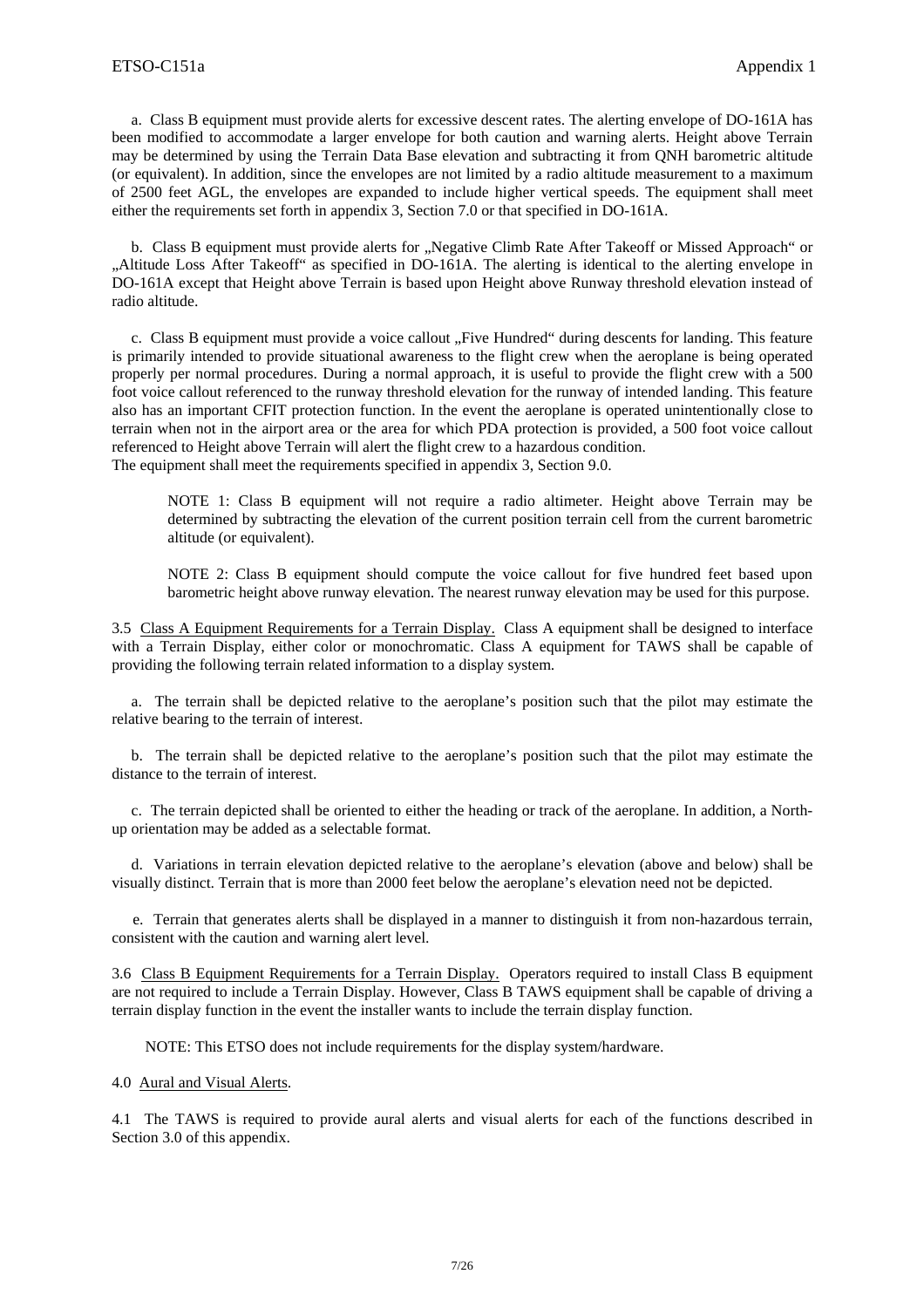4.2 The required aural and visual alerts must initiate from the TAWS system simultaneously, except when suppression of aural alerts are necessary to protect pilots from nuisance aural alerting.

4.3 Each aural alert shall identify the reason for the alert such as "too low terrain" and "Glideslope," or other acceptable annunciation.

4.4 The system shall remove the visual and aural alert once the situation has been resolved.

4.5 The system shall be capable of accepting and processing aeroplane performance related data or aeroplane dynamic data and providing the capability to update aural and visual alerts at least once per second.

4.6 The aural and visual outputs as defined in Table 4-1 shall be compatible with the standard cockpit displays and auditory systems.

4.7 The aural and visual alerts should be selectable to accommodate operational commonality among fleets of aeroplanes.

4.8 The visual display of alerting information shall be immediately and continuously displayed until the situation is no longer valid.

4.9 As a minimum the TAWS shall be capable of providing aural alert messages described in Table 4 -1. In addition to this minimum set, other voice alerts may be provided.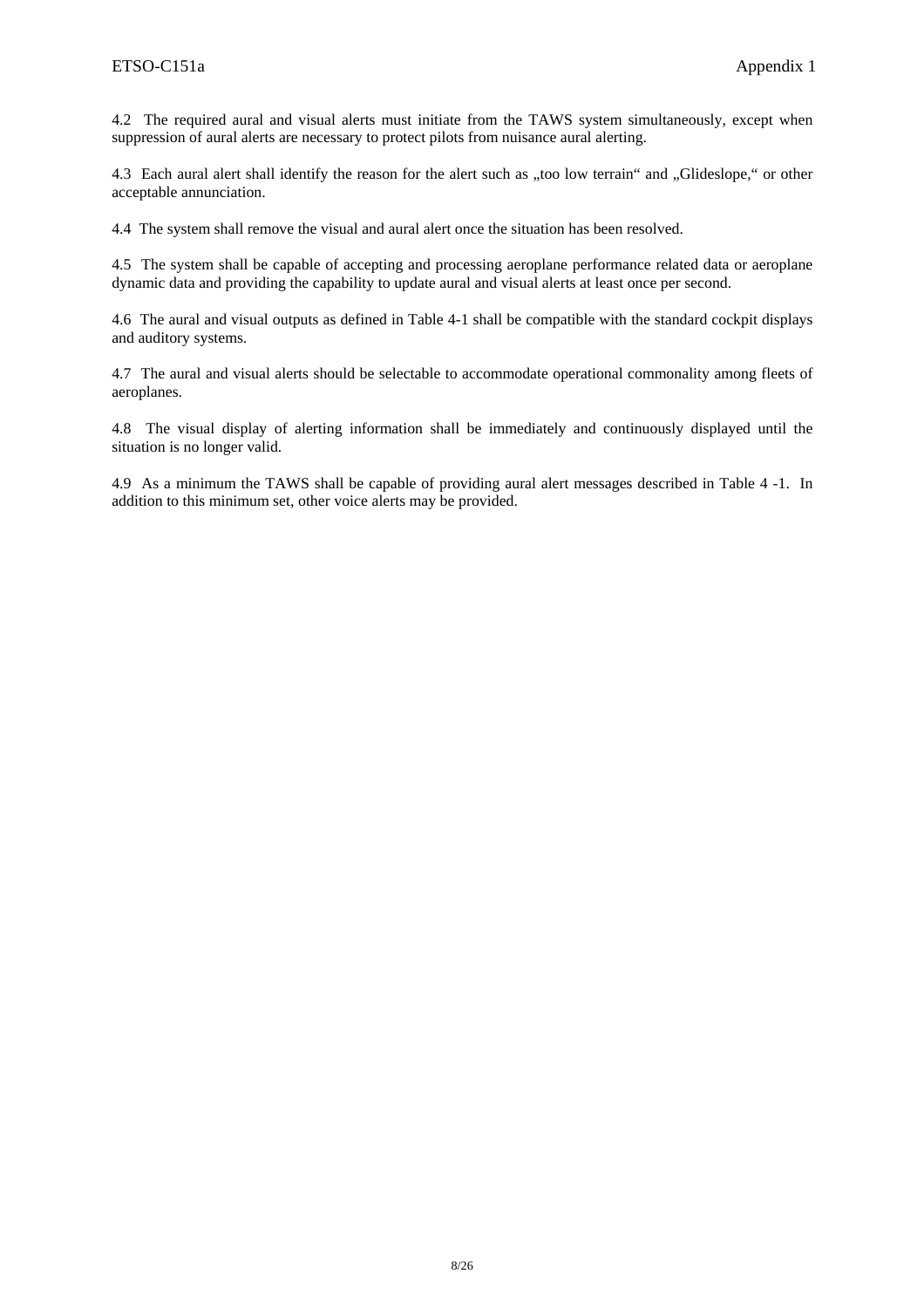# TABLE  $4-1$

| STANDARD SET OF VISUAL AND AURAL ALERTS             |                                                                                                                                      |                                                                                                                                                            |  |  |  |
|-----------------------------------------------------|--------------------------------------------------------------------------------------------------------------------------------------|------------------------------------------------------------------------------------------------------------------------------------------------------------|--|--|--|
|                                                     |                                                                                                                                      |                                                                                                                                                            |  |  |  |
| <b>Alert Condition</b>                              | <b>Caution</b>                                                                                                                       | <b>Warning</b>                                                                                                                                             |  |  |  |
| Reduced Required<br><b>Terrain Clearance</b>        | <b>Visual Alert</b><br>Amber text message that is obvious, concise,<br>and must be consistent with the Aural message.                | <b>Visual Alert</b><br>Red text message that is obvious,<br>concise and must be consistent with                                                            |  |  |  |
| Class A & Class B                                   |                                                                                                                                      | the Aural message.                                                                                                                                         |  |  |  |
|                                                     | <b>Aural Alert</b><br>Minimum Selectable Voice Alerts:<br>"Caution, Terrain; Caution, Terrain" and<br>"Terrain Ahead; Terrain Ahead" | <b>Aural Alert</b><br>Minimum Selectable Voice Alerts:<br>"Terrain, Terrain; Pull-Up, Pull-up"<br>and, Terrain Ahead, Pull- up;<br>Terrain Ahead, Pull-Up" |  |  |  |
| <b>Imminent Impact</b>                              | <b>Visual Alert</b>                                                                                                                  | <b>Visual Alert</b>                                                                                                                                        |  |  |  |
| with Terrain                                        | Amber text message that is obvious, concise,                                                                                         | Red text message that is obvious,                                                                                                                          |  |  |  |
|                                                     | and must be consistent with the Aural message.                                                                                       | concise and must be consistent with                                                                                                                        |  |  |  |
| Class A & Class B                                   |                                                                                                                                      | the Aural message.                                                                                                                                         |  |  |  |
|                                                     | <b>Aural Alert</b><br>Minimum Selectable Voice Alerts:                                                                               | <b>Aural Alert</b><br>Minimum Selectable Voice Alerts:                                                                                                     |  |  |  |
|                                                     | "Caution, Terrain; Caution, Terrain" and                                                                                             | "Terrain, Terrain; Pull-Up, Pull-up"                                                                                                                       |  |  |  |
|                                                     | "Terrain Ahead; Terrain Ahead"                                                                                                       | and                                                                                                                                                        |  |  |  |
|                                                     |                                                                                                                                      | "Terrain Ahead, Pull- up; Terrain                                                                                                                          |  |  |  |
|                                                     |                                                                                                                                      | Ahead, Pull-Up"                                                                                                                                            |  |  |  |
| <b>Premature Descent</b>                            | <b>Visual Alert</b>                                                                                                                  | <b>Visual Alert</b>                                                                                                                                        |  |  |  |
| Alert (PDA)                                         | Amber text message that is obvious, concise and                                                                                      | None Required                                                                                                                                              |  |  |  |
|                                                     | must be consistent with the Aural message.                                                                                           |                                                                                                                                                            |  |  |  |
| Class A & Class B                                   |                                                                                                                                      |                                                                                                                                                            |  |  |  |
|                                                     | <b>Aural Alert</b>                                                                                                                   | <b>Aural Alert</b>                                                                                                                                         |  |  |  |
|                                                     | "Too Low Terrain"                                                                                                                    | None Required                                                                                                                                              |  |  |  |
| <b>Ground Proximity</b>                             | <b>Visual Alert</b>                                                                                                                  | <b>Visual Alert</b>                                                                                                                                        |  |  |  |
| Envelope 1, 2 or 3                                  | Amber text message that is obvious, concise,                                                                                         | Red text message that is obvious,                                                                                                                          |  |  |  |
| Excessive                                           | and must be consistent with the Aural message.                                                                                       | concise and must be consistent with                                                                                                                        |  |  |  |
| <b>Descent Rate</b>                                 |                                                                                                                                      | the Aural message.                                                                                                                                         |  |  |  |
|                                                     | <b>Aural Alert</b>                                                                                                                   | <b>Aural Alert</b>                                                                                                                                         |  |  |  |
| Class A & Class B                                   | "Sink Rate"                                                                                                                          | "Pull-Up"                                                                                                                                                  |  |  |  |
| <b>Ground Proximity</b>                             | <b>Visual Alert</b>                                                                                                                  | <b>Visual Alert</b>                                                                                                                                        |  |  |  |
| <b>Excessive Closure</b>                            | Amber text message that is obvious, concise,                                                                                         | Red text message that is obvious,                                                                                                                          |  |  |  |
| Rate (Flaps not in                                  | and must be consistent with the Aural message.                                                                                       | concise, and must be consistent with                                                                                                                       |  |  |  |
| Landing                                             |                                                                                                                                      | the Aural message.                                                                                                                                         |  |  |  |
| Configuration)<br>Class A                           | <b>Aural Alert</b><br>"Terrain-Terrain"                                                                                              | <b>Aural Alert</b><br>"Pull-Up"                                                                                                                            |  |  |  |
|                                                     |                                                                                                                                      |                                                                                                                                                            |  |  |  |
| <b>Ground Proximity</b><br><b>Excessive Closure</b> | <b>Visual Alert</b><br>Amber text message that is obvious, concise,                                                                  | <b>Visual Alert</b><br>None Required.                                                                                                                      |  |  |  |
| Rate (Landing                                       | and must be consistent with the Aural message.                                                                                       |                                                                                                                                                            |  |  |  |
| Configuration)                                      |                                                                                                                                      | <b>Aural Alert</b>                                                                                                                                         |  |  |  |
| Class A                                             | <b>Aural Alert</b>                                                                                                                   | "Pull-Up" – for gear up                                                                                                                                    |  |  |  |
|                                                     | "Terrain-Terrain"                                                                                                                    | None Required – for gear down                                                                                                                              |  |  |  |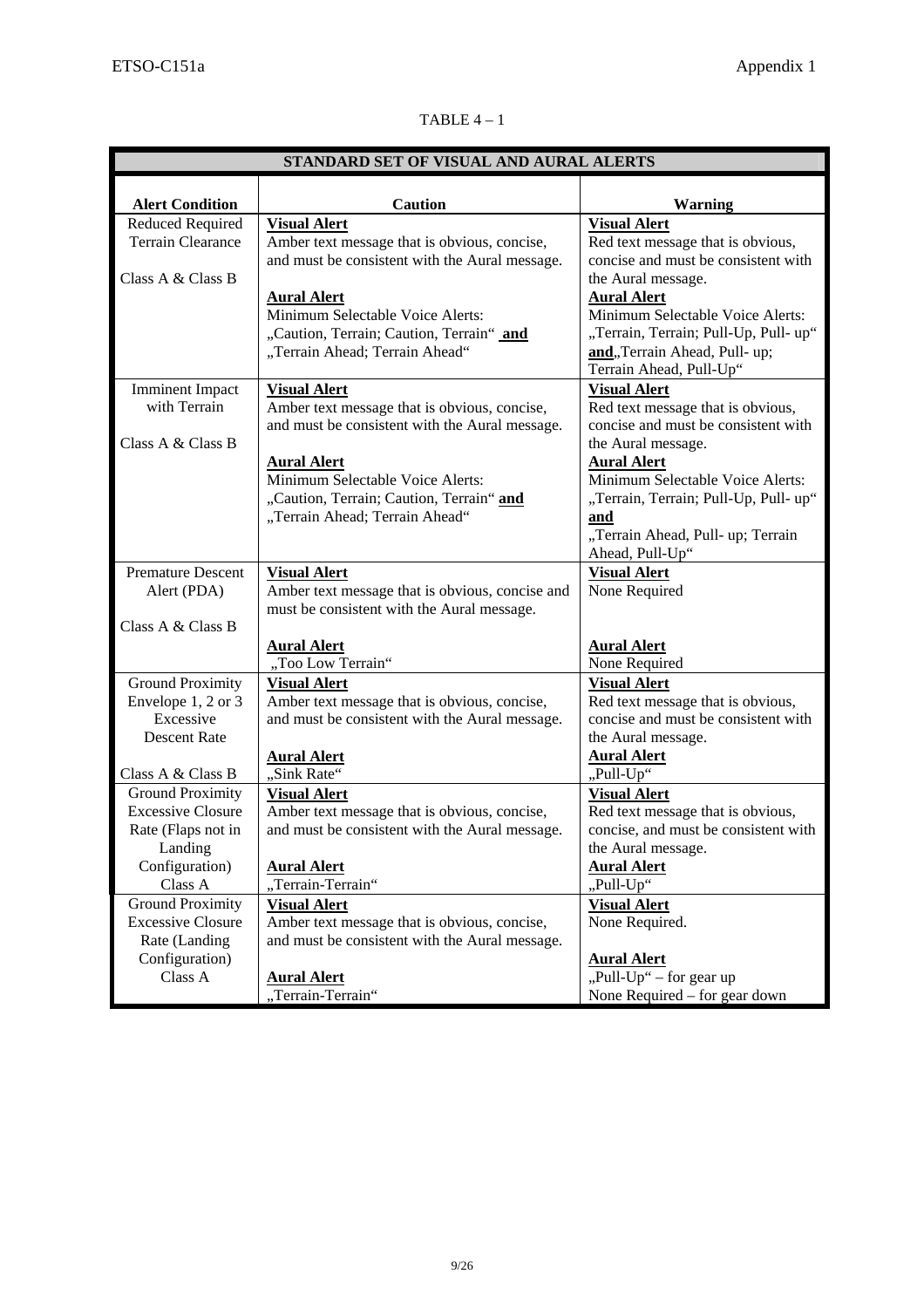| STANDARD SET OF VISUAL AND AURAL ALERTS |                                                  |                     |  |  |
|-----------------------------------------|--------------------------------------------------|---------------------|--|--|
| <b>Alert Condition</b>                  | <b>Caution</b>                                   | <b>Warning</b>      |  |  |
| <b>Ground Proximity</b>                 | <b>Visual Alert</b>                              | <b>Visual Alert</b> |  |  |
|                                         | Amber text message that is obvious, concise, and | None Required.      |  |  |
| Altitude Loss after                     | must be consistent with the Aural message.       |                     |  |  |
| Take-off                                |                                                  |                     |  |  |
|                                         | <b>Aural Alert</b>                               | <b>Aural Alert</b>  |  |  |
| Class A & Class B                       | "Don't Sink" and "Too Low-Terrain"               | None Required.      |  |  |
| <b>Ground Proximity</b>                 | <b>Visual Alert</b>                              | <b>Visual Alert</b> |  |  |
| Envelope 1                              | Amber text message that is obvious, concise, and | None Required.      |  |  |
| (Not in Landing                         | must be consistent with the Aural message.       |                     |  |  |
| Configuration)                          |                                                  |                     |  |  |
| Class A                                 | <b>Aural Alert</b>                               | <b>Aural Alert</b>  |  |  |
|                                         | "Too Low Terrain" and "Too Low Gear"             | None Required.      |  |  |
| <b>Ground Proximity</b>                 | <b>Visual Alert</b>                              | <b>Visual Alert</b> |  |  |
| Envelope 2                              | Amber text message that is obvious, concise, and | None Required.      |  |  |
| <b>Insufficient Terrain</b>             | must be consistent with the Aural message.       |                     |  |  |
| Clearance                               |                                                  |                     |  |  |
| (Landing and Go-                        | <b>Aural Alert</b>                               | <b>Aural Alert</b>  |  |  |
| around                                  | "Too Low Terrain" and "Too Low Flaps"            | None Required       |  |  |
| configuration)                          |                                                  |                     |  |  |
| Class A                                 |                                                  |                     |  |  |
| <b>Ground Proximity</b>                 | <b>Visual Alert</b>                              | <b>Visual Alert</b> |  |  |
| Envelope 3                              | Amber text message that is obvious, concise, and | None Required.      |  |  |
| <b>Insufficient Terrain</b>             | must be consistent with the Aural message.       |                     |  |  |
| Clearance                               |                                                  |                     |  |  |
| (Take-off                               | <b>Aural Alert</b>                               | <b>Aural Alert</b>  |  |  |
| configuration)                          | "Too Low Terrain"                                | None Required       |  |  |
| Class A                                 |                                                  |                     |  |  |
| <b>Ground Proximity</b>                 | <b>Visual Alert</b>                              | <b>Visual Alert</b> |  |  |
| <b>Excessive Glide</b>                  | Amber text message that is obvious, concise, and | None Required.      |  |  |
| Slope Deviation                         | must be consistent with the Aural message.       |                     |  |  |
| Class A                                 |                                                  |                     |  |  |
|                                         | <b>Aural Alert</b>                               | <b>Aural Alert</b>  |  |  |
|                                         | "Glide Slope"                                    | None Required       |  |  |
| <b>Ground Proximity</b>                 | <b>Visual Alert</b>                              | <b>Visual Alert</b> |  |  |
| Voice Call Out                          | None Required                                    | None Required.      |  |  |
| (See Note 1)                            |                                                  |                     |  |  |
|                                         | <b>Aural Alert</b>                               | <b>Aural Alert</b>  |  |  |
| Class A & Class B                       | "Five Hundred"                                   | None Required       |  |  |

# TABLE 4 – 1 (Continued)

NOTE 1: The aural alert for Ground Proximity Voice Call Out is considered advisory.

NOTE 2: Visual alerts may be put on the terrain situational awareness display, if this fits with the overall human factors alerting scheme for the flight deck.

This does not eliminate the visual alert color requirements, even in the case of a monochromatic display. Typically in such a scenario adjacent colored annunciator lamps meet the alerting color requirements.

## 4.10 Prioritization

 a. Class A Equipment.Class A Equipment shall have an interactive capability with other external alerting systems so an alerting priority can be automatically executed for the purpose of not causing confusion or chaos on the flight deck during multiply alerts from different alerting systems. Typical alerting systems that may be interactive with TAWS include Predictive Windshear (PWS), Reactive Windshear (RWS), and possibly in the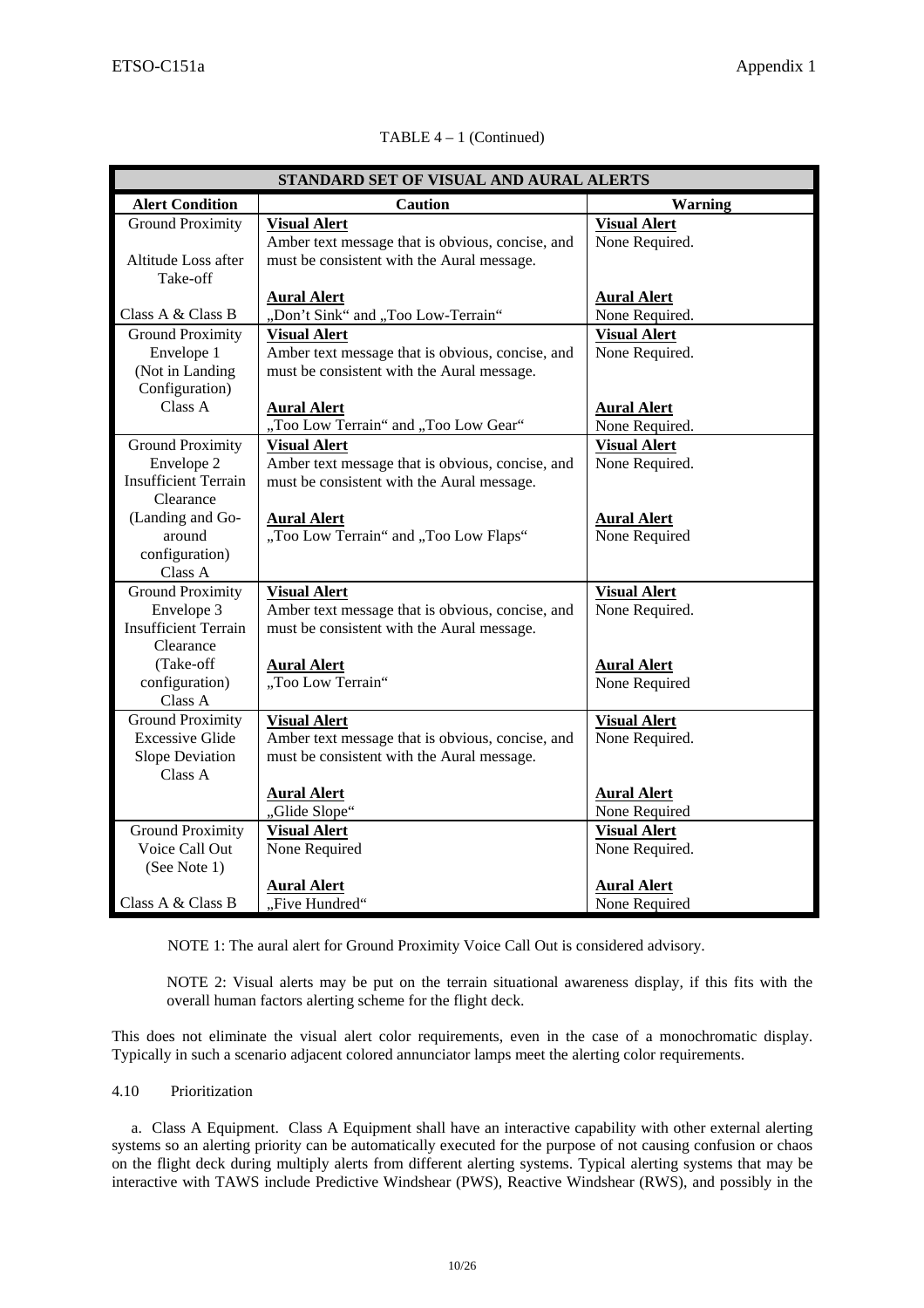future Airborne Collision Avoidance System (ACAS). Table 4 – 2 includes an alert prioritization scheme. If the PWS, RWS and/or ACAS functions are provided within the TAWS, Table 4 - 2 also applies. The Agency will consider alert prioritization schemes other than the one included in Table  $4 - 2$ .

 b. Class B Equipment. Class B Equipment does not require prioritization with external systems such as ACAS, RWS, PWS. If prioritization with those functions is provided, the prioritization scheme shall be in accordance with the Table 4 - 2. The Agency will consider alert prioritization schemes other than the one included in Table  $4 - 2$ .

 c. Class B Equipment. Class B equipment shall establish an internal priority alerting system (scheme) for each of the functions. The priority scheme shall ensure that more critical alerts override the presentation of any alert of lesser priority. Table 4 – 3 is the internal priority scheme of the system. Class B equipment need only consider the TAWS functions required for Class B equipment.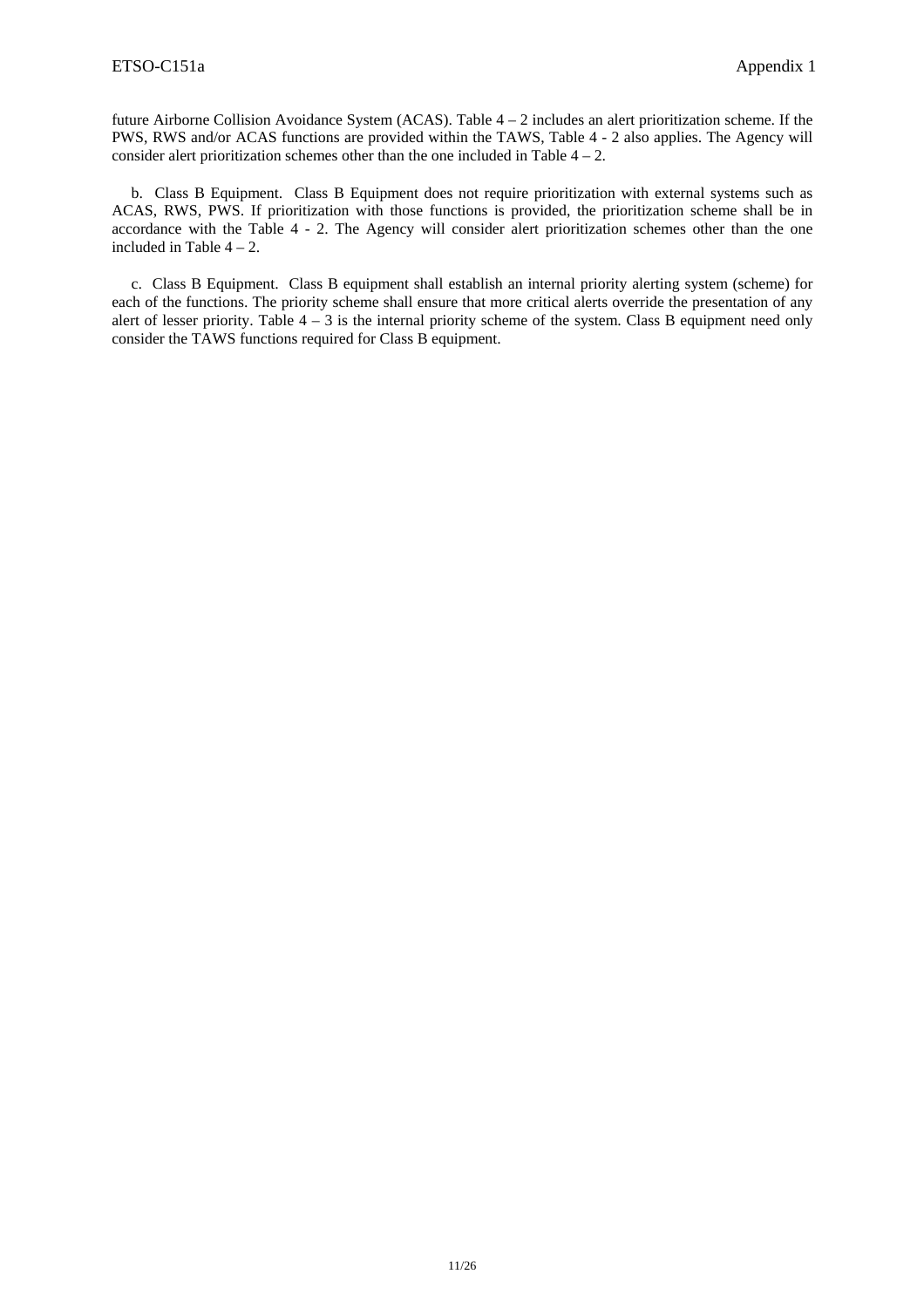| l'able |
|--------|
|--------|

| <b>ALERT PRIORITIZATION SCHEME</b> |                                          |                     |            |  |
|------------------------------------|------------------------------------------|---------------------|------------|--|
| Priority                           | Description                              | Alert<br>Level<br>h | Comments   |  |
| $\mathbf{1}$                       | Reactive Windshear Warning               | W                   |            |  |
| $\overline{2}$                     | Sink Rate Pull-Up Warning                | W                   | continuous |  |
| 3                                  | <b>Excessive Closure Pull-Up Warning</b> | W                   | continuous |  |
| $\overline{4}$                     | RTC Terrain Warning                      | W                   |            |  |
| 5                                  | $V_1$ Callout                            | $\mathbf I$         |            |  |
| 6                                  | <b>Engine Fail Callout</b>               | W                   |            |  |
| $\overline{7}$                     | FLTA Pull-Up warning                     | W                   | continuous |  |
| 8                                  | <b>PWS Warning</b>                       | W                   |            |  |
| 9                                  | <b>RTC Terrain Caution</b>               | $\overline{C}$      | continuous |  |
| 10                                 | $\overline{\text{Minimums}}$             | $\bf I$             |            |  |
| 11                                 | <b>FLTA</b> Caution                      | $\overline{C}$      | 7 s period |  |
| 12                                 | Too Low Terrain                          | $\mathcal{C}$       |            |  |
| 13                                 | PDA ("Too Low Terrain")Caution           | $\overline{C}$      |            |  |
| 14                                 | <b>Altitude Callouts</b>                 | $\bf I$             |            |  |
| 15                                 | Too Low Gear                             | $\mathcal{C}$       |            |  |
| 16                                 | Too Low Flaps                            | $\mathcal{C}$       |            |  |
| 17                                 | <b>Sink Rate</b>                         | $\mathcal{C}$       |            |  |
| 18                                 | Don't Sink                               | $\mathcal{C}$       |            |  |
| 19                                 | Glideslope                               | $\overline{C}$      | 3 s period |  |
| 20                                 | <b>PWS Caution</b>                       | $\mathcal{C}$       |            |  |
| 21                                 | Approaching Minimums                     | I                   |            |  |
| 22                                 | <b>Bank Angle</b>                        | $\mathcal{C}$       |            |  |
| 23                                 | <b>Reactive Windshear Caution</b>        | $\overline{C}$      |            |  |
| Mode $6^a$                         | ACAS RA ("Climb", "Descend", etc.)       | W                   | Continuous |  |
| Mode $6a$                          | ACAS TA ("Traffic, Traffic")             | $\mathcal{C}$       | Continuous |  |

NOTE 1: These alerts can occur simultaneously with TAWS voice callout alerts. NOTE 2:  $W =$  Warning,  $C =$  Caution,  $A =$  Advisory, I = Informational

## **Table 4 – 3**

| <b>TAWS INTERNAL ALERT PRIORITIZATION SCHEME</b> |                                          |  |
|--------------------------------------------------|------------------------------------------|--|
| <b>Priority</b>                                  | <b>Description</b>                       |  |
|                                                  | Sink Rate Pull-Up Warning                |  |
| 2.                                               | Terrain Awareness Pull-Up warning        |  |
| 3.                                               | <b>Terrain Awareness Caution</b>         |  |
|                                                  | PDA (" <i>Too Low Terrain</i> ") Caution |  |
|                                                  | Altitude Callouts "500"                  |  |
| 6.                                               | Sink Rate                                |  |
|                                                  | Don't Sink (Mode 3)                      |  |

4.11 During ILS or other localizer-based approach operations, TAWS should not cause an alert for a terrain/obstacle located outside the TERPS protected airspace. Special design considerations may be necessary to address this issue.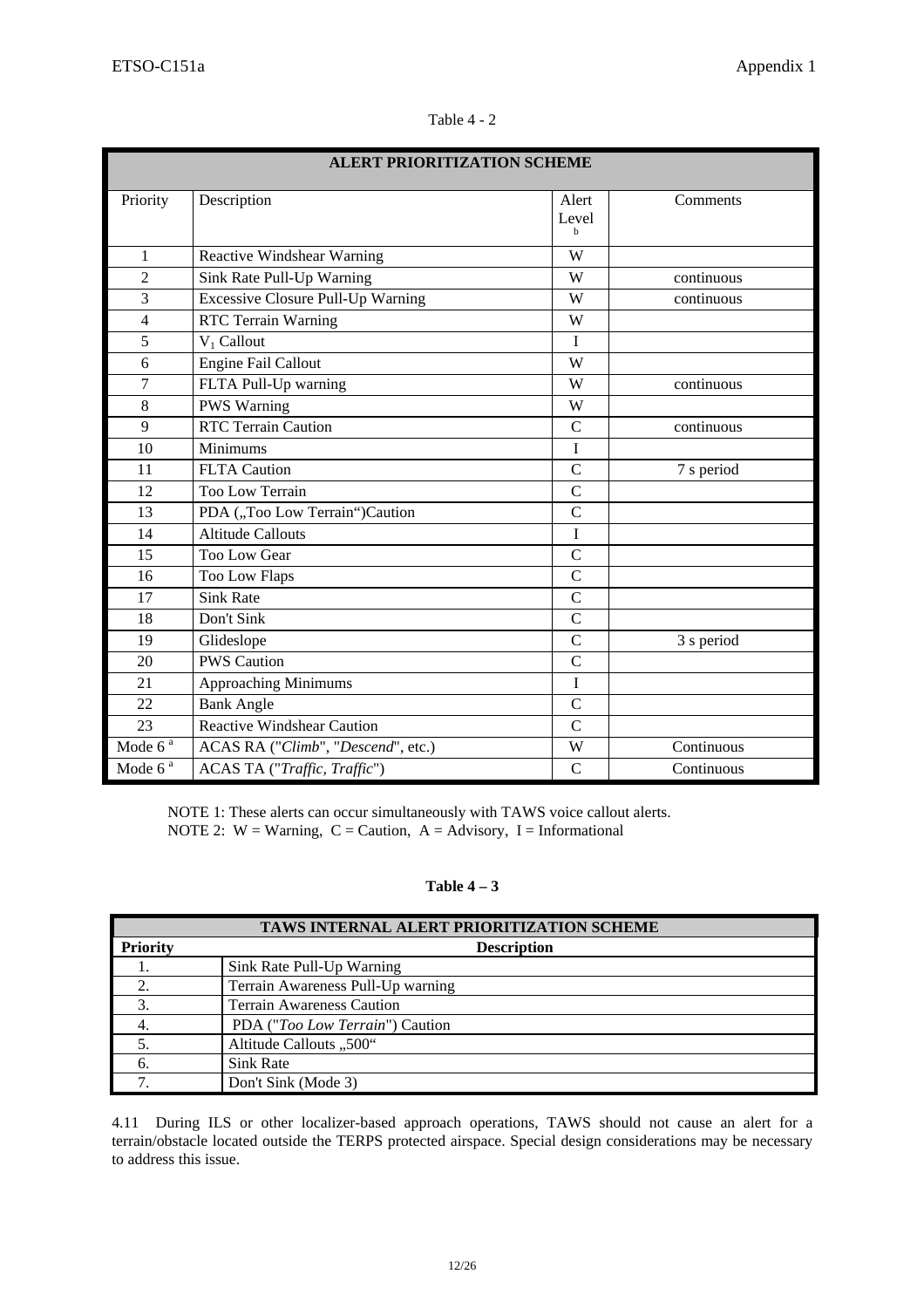NOTE 1: Non-GPS RNAV/FMC Systems that are used for the TAWS aeroplane horizontal aeroplane information may be "Localizer Updated" to remove cross track errors. In addition, the alerting envelope may be modified to account for the higher accuracy and closer obstacles associated with ILS conditions.

NOTE 2: GPS-based Systems that are used for the TAWS aeroplane horizontal aeroplane position information should be able to meet the minimum criteria found in Appendix 1, Section 5.0.

NOTE 3: The level off initiation height of 20 percent of the vertical speed was chosen (as a minimum standard for nuisance alarm-free operations) because it is similar to typical autopilot or flight director level off (altitude capture) algorithms whereas the technique of using 10 percent of the existing vertical speed as a level off initiation point is usually considered as a minimum appropriate only to manual operations of smaller general aviation aeroplanes. With high rates of descent, experienced pilots often use a manual technique of reducing the vertical speed by one half when reaching 1000 feet above/below the level off altitude. This technique will significantly reduce the likelihood of nuisance alerts. In the event that use of the 20 percent of vertical speed as a minimum standard for nuisance free operations is shown not to be compatible with the installed autopilot or flight director level off (altitude capture) algorithms, consideration should be given to setting the alert logic closer to the 10 percent vertical speed criteria to minimize nuisance alerts.

#### 5.0 Aeroplane Horizontal Position Determination for Source Data.

5.1 Class A equipment. Class A equipment that uses the on-board aeroplane navigation system for horizontal position information for the TAWS and that meets ETSO-C115b or follow AC90-45A for approved RNAV systems, ETSO-C129a for GPS, TSO-C145 for WAAS, or that follow the recommendations in AC 20-130a or AC-138 are considered acceptable. See note below.

5.2 Class B equipment. Class B equipment will be required to interface with an approved GPS for horizontal position information as specified in 5.1. See note below.

NOTE: Experience with these systems to date and analysis support that, as position accuracy decreases, a larger area must be considered for alerts in order for the system to perform its intended function. As the area of consideration is expanded and position accuracy is decreased the system tends to become more prone to nuisance alerts. In order to keep the system nuisance free, the TAWS must be inhibited or its operation degraded to accommodate certain types of operations. Therefore designers should be aware that at the present time only systems that use position information which provides GPS accuracy will be considered to meet this ETSO except for aircraft operated under CS-OPS-1. Operations under CS-OPS-1 provide factors that compensate for the decreased accuracy. These factors include type of operation, route structure analysis, flight crew training, route proving requirements, continued surveillance, and extensive operations into a limited number of airports.

5.3 Internal GPS Navigator Function. Class A and Class B equipment that use a GPS internal to the TAWS for horizontal position information and are capable of detecting a positional error that exceeds the appropriate alarm limit for the existing phase of flight in accordance with ETSO-C129a/ ED-72A, or equivalent are considered acceptable. When this alarm limit is activated, the GPS computed position is considered unsuitable for the TAWS function, and an indication should be provided to the flight crew that the TAWS functions that require GPS for operation are no longer available.

6.0 Class A and Class B Requirements for a Terrain and Airport Database.

6.1 Minimum Geographical Considerations As a minimum, terrain and airport information shall be provided for the expected areas of operation, airports and routes to be flown.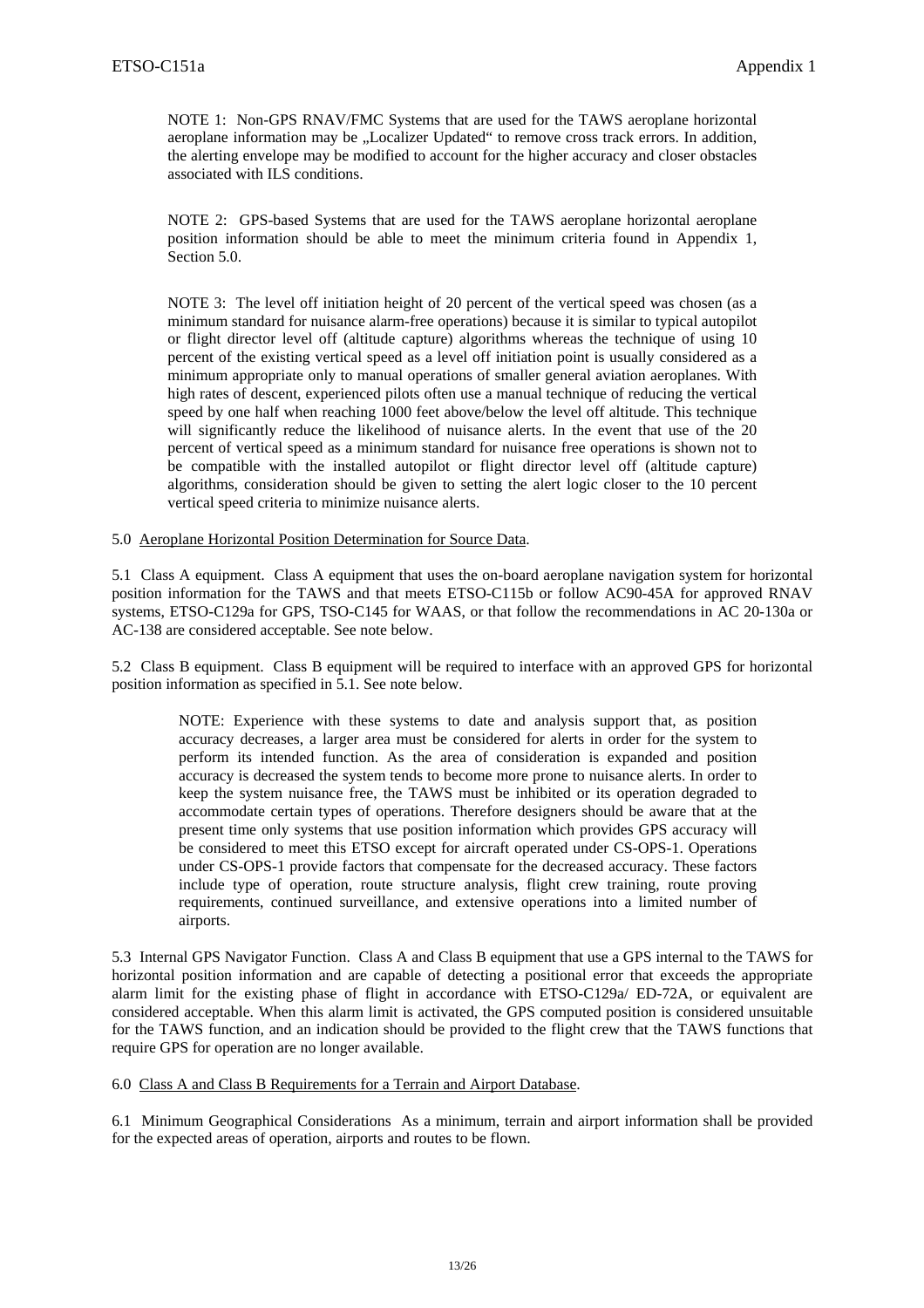6.2 Development and Methodology. The manufacturer shall present the development and methodology used to validate and verify the terrain and airport information. RTCA DO-200A/EUROCAE ED 76, Standards for Processing Aeronautical Data, should be used as a guideline.

6.3 Resolution. Terrain and airport information shall be of the accuracy and resolution suitable for the system to perform its intended function. Terrain data should be gridded at 30 arc seconds with 100 foot resolution within 30 nautical miles of all airports with runway lengths of 3500 feet or greater and whenever necessary (particularly in mountainous environments) 15 arc seconds with 100 foot resolution (or even 6 arc seconds) within 6 nautical miles of the closest runway. It is acceptable to have terrain data gridded in larger segments over oceanic and remote areas around the world.

Note : Class B equipment may require information relative to airports with runways less than 3500 feet whether public or private. Small airplane owners and operators probably will be the largest market for Class B equipment. Such operators frequently use airports of less than 3500 feet. Those TAWS manufacturers who desire to sell to this market must be willing to customize their terrain databases to include selected airports used by their customers.

6.4 Updates and Continued Airworthiness. The system shall be capable of accepting updated terrain and airport information.

7.0 Class A and Class B Failure Indication. Class A and Class B equipment shall include a failure monitor function that provides reliable indications of equipment condition during operation. It shall monitor the equipment itself, input power, input signals, and aural and visual outputs. A means shall be provided to inform the flight crew whenever the system has failed or can no longer perform the intended function.

8.0 Class A and Class B Requirements for Self-Test. Class A and Class B equipment shall have a self-test function to verify system operation and integrity. It shall monitor the equipment itself, input power, input signals, and aural and visual outputs. Failure of the system to successfully pass the self-test shall be annunciated.

NOTE: Flight crew verification of the aural and visual outputs during a self-test is an acceptable method for monitoring aural and visual outputs.

#### 9.0 Class A Equipment Requirements for a Terrain Awareness Inhibit for the FLTA function, the Premature Descent Alert function and Terrain Display.

9.1 Manual Inhibit. Class A equipment shall have the capability, via a control switch to the flight crew, to inhibit only the FLTA function, the Premature Descent Alert function, and Terrain Display. This is required in the event of a navigational system failure or other failures that would adversely affect FLTA, the Premature Descent Alert function or the Terrain Display. The basic TAWS required functions shall remain active when the inhibit function is utilized.

9.2 Automatic Inhibit. The capability of automatically inhibiting Class A functions within TAWS equipment is acceptable utilizing the conditions described in paragraph 7.0. If auto inhibit capability is provided, the  $\mu$  inhibit status" must be annunciated to the flight crew.

10.0 Phase of Flight Definitions. The TAWS equipment search volumes and alerting thresholds should vary as necessary to be compatible with TERPS and other operational considerations. For that reason, a set of definitions is offered for Enroute, Terminal, Approach and Departure Phases of Flight. Other definitions for enroute, terminal and approach may be used by TAWS provided they are compatible with TERPS and standard instrument approach procedures and will comply with the test criteria specified in Appendix 3.

10.1 Enroute Phase. The Enroute Phase exists anytime the aeroplane is more than 15 NM from the nearest airport or whenever the conditions for Terminal, Approach and Departure Phases are not met.

10.2 Terminal Phase. The Terminal Phase exists when the aeroplane is 15 NM or less from the nearest runway while the range to the nearest runway threshold is decreasing and the aeroplane is at or below (lower than) a straight line drawn between the two points specified in Table 10-1 relative to the nearest runway.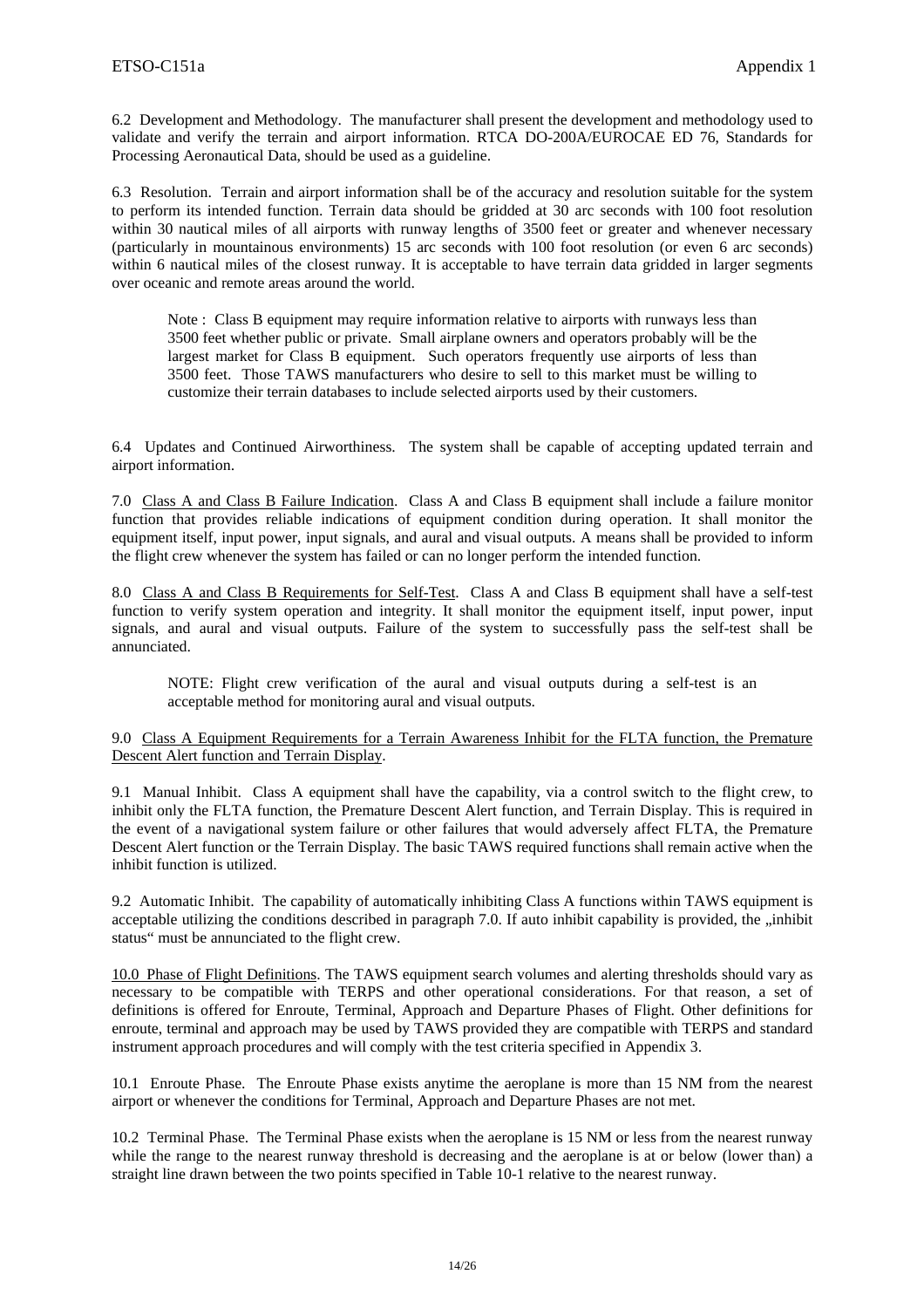#### TABLE 10-1

|                    | HERIH ADO VE KON WAT VERSOS DISTANCE TO KON WAT |
|--------------------|-------------------------------------------------|
| Distance to Runway | Height above Runway                             |
| 15 NM              | 3500 Feet                                       |
| 5 NM               | 1900 Feet                                       |
|                    |                                                 |

#### HEIGHT ABOVE RUNWAY VERSUS DISTANCE TO RUNWAY

10.3 Approach Phase. Distance to nearest runway threshold is equal to, or less than 5 NM; and height above the nearest runway threshold location and elevation is equal to, or less than 1900 feet; and distance to the nearest runway threshold is decreasing.

10.4 Departure Phase. The Departure Phase should be defined by some reliable parameter that initially determines that the aeroplane is on the ground upon initial power-up. If, for example, the equipment can determine that the aeroplane is "on the ground" by using some logic such as ground speed less than 35 knots and altitude within +/- 75 feet of field elevation or nearest runway elevation and "airborne" by using some logic such as ground speed greater than 50 knots and altitude 100 feet greater than field elevation, then the equipment can reliably determine that it is in the "Departure Phase." Other parameters to consider are climb state, and distance from departure runway. Once the aeroplane reaches 1500 feet above the departure runway, the Departure Phase is ended.

11.0 Class A and Class B Summary Requirements. (Reserved )

TABLE 11-1

(RESERVED)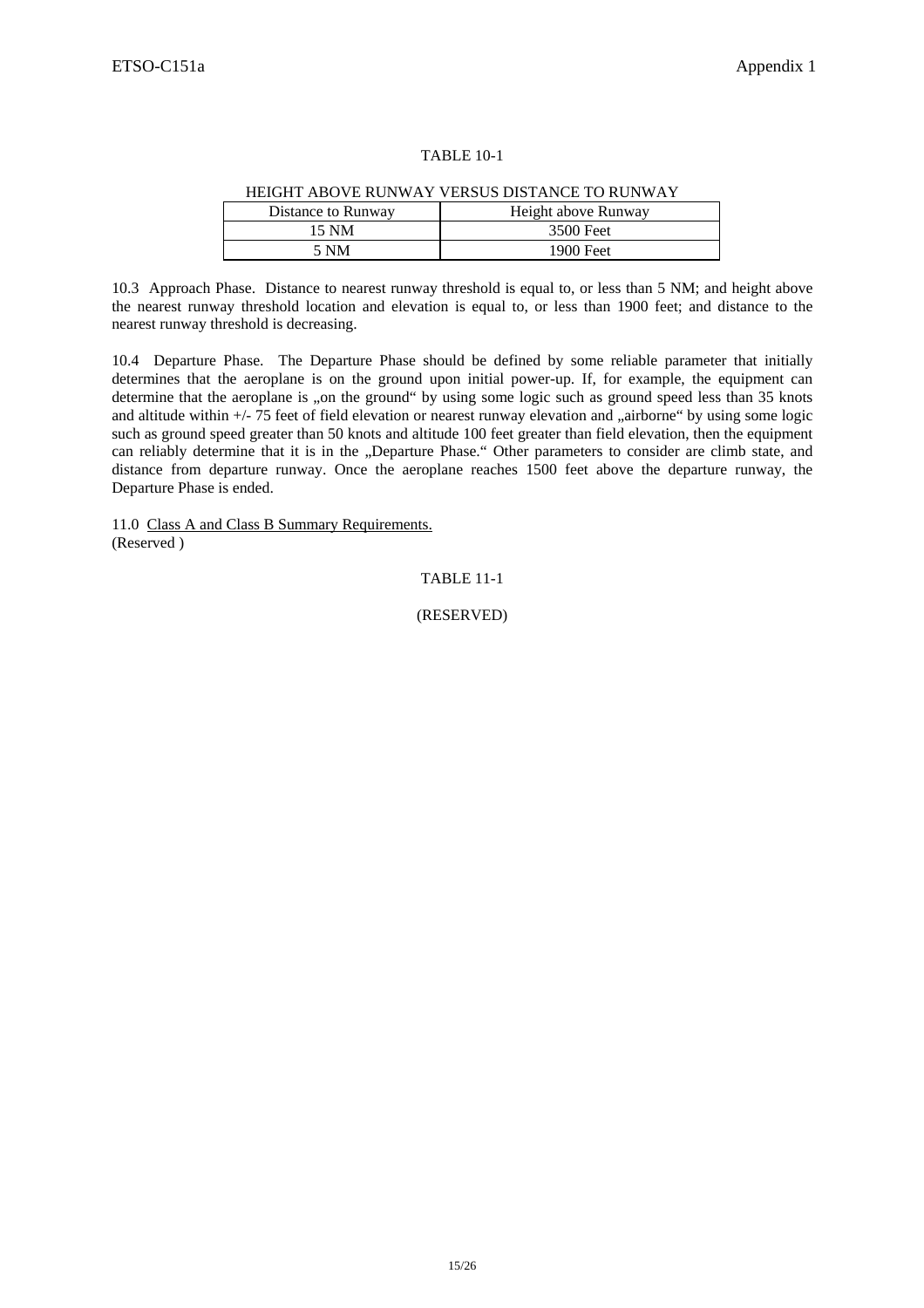# APPENDIX 2. STANDARDS APPLICABLE TO ENVIRONMENTAL TEST PROCEDURES

### **RESERVED FOR MODIFICATIONS OF OR ADDITIONAL REQUIREMENTS BEYOND THE TEST PROCEDURES CONTAINED IN EUROCAE/RTCA DOCUMENT ED-14D/DO-160D.**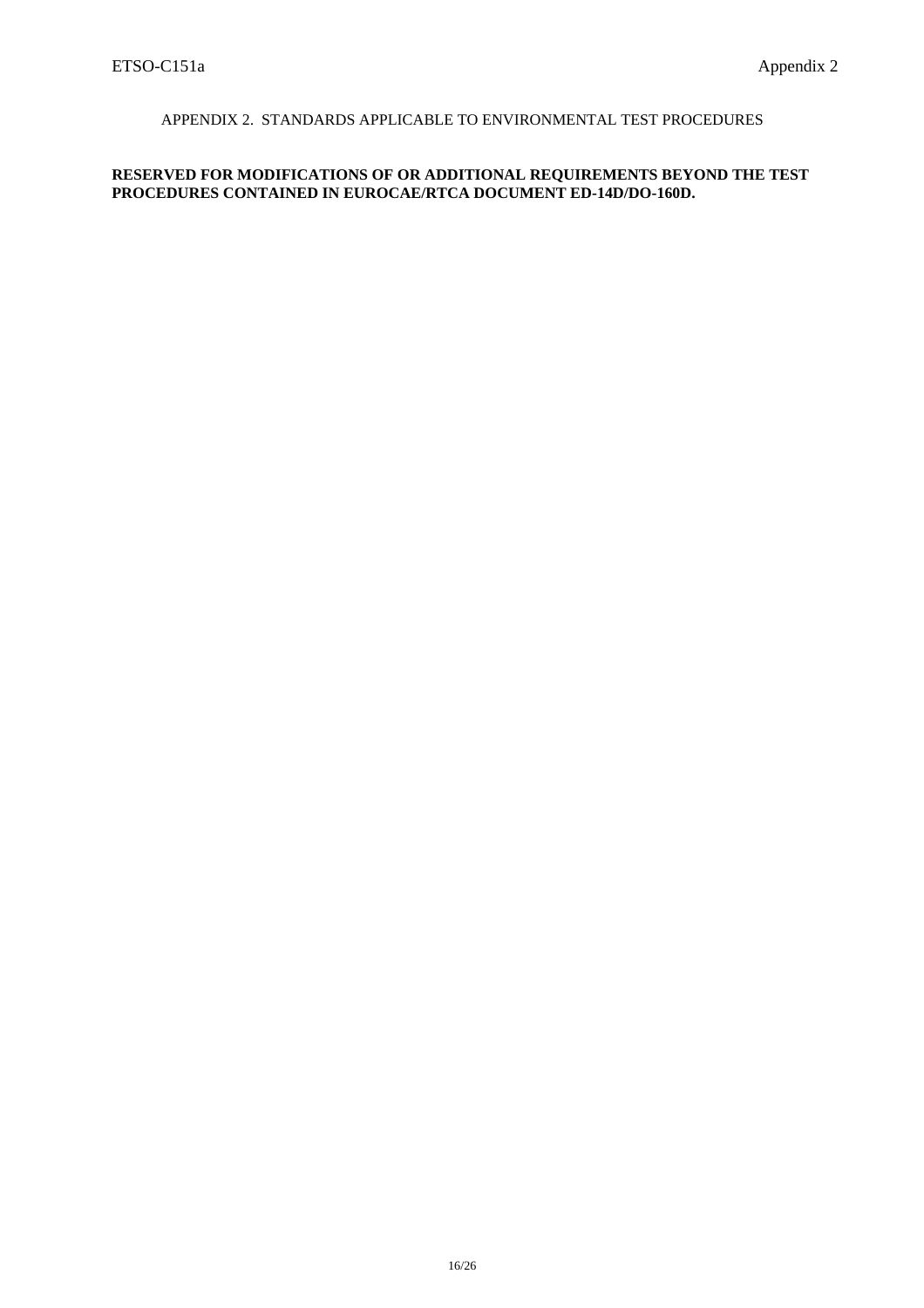#### APPENDIX 3. TEST CONDITIONS

1.0 Forward looking Terrain Avoidance - Reduced Required Terrain Clearance (RRTC) Test Conditions. This condition exists, when the aeroplane is currently above the terrain but the combination of current altitude, height above terrain, and projected flight path indicates that there is a significant reduction in the Required Terrain Clearance (RTC).

1.1 Phase of Flight Definitions. For the following test conditions, refer to appendix 1, paragraph 10.0 for an expanded discussion on the definitions of the phases of flight.

1.2 Enroute Descent Requirement. A terrain alert shall be provided in time so as to assure that the aeroplane can level off (L/O) with a minimum of 500 feet altitude clearance over the terrain/obstacle when descending toward the terrain/obstacle at any speed within the operational flight envelope of the aeroplane. The test conditions assume a descent along a flight path that has terrain that is 1000 feet below the expected level off altitude. If the pilot initiates the level off at the proper altitude, no TAWS alert would be expected. However, if the pilot is distracted or otherwise delays the level off, a TAWS alert is required to permit the pilot to recover to level flight in a safe manner.

 a. See Table A. Column A represents the test condition. Columns B, C, and D are for information purposes only. Column E represents the Minimum Altitude for which TAWS alerts must be posted to perform their intended function. Column F represents the Maximum altitude for which TAWS alerts may be provided in order to meet the nuisance alert criteria. See appendix 3, Section 4.0

 b. For each of the Descent rates specified below, recovery to level flight at or above 500 feet terrain clearance is required.

c.Test Conditions for 1.2:

| Assumed Pilot response time:       | 3.0 seconds minimum                                                                          |
|------------------------------------|----------------------------------------------------------------------------------------------|
| Assumed constant G pull-up:        | $0.25$ g's                                                                                   |
| Minimum Allowed Terrain Clearance: | 500 feet AGL                                                                                 |
| Descent rates:                     | 1000, 2000, 4000, and 6000 fpm                                                               |
|                                    | Assumed Pilot Task for Column F: Level off at 1000 feet above the terrain per TERPS Required |
| Obstacle Clearance (ROC).          |                                                                                              |

NOTE 1: The actual values for the aeroplane altitude, distance and time from the terrain cell when caution and warning alerts are posted and the minimum terrain clearance altitude must be recorded.

NOTE 2: Enroute operations are considered to exist beyond 15 NM from the departure runway until 15 NM from the destination airport. Use of the nearest runway logic is permissible provided suitable logic is incorporated to ensure that the transitions to the terminal logic will typically occur only when the aeroplane is in terminal airspace.

NOTE 3: The values shown in column E may be reduced by 100 feet (to permit a level off to occur at 400 feet above the obstacle) provided that it can be demonstrated that the basic TAWS Mode 1 alert (sink rate) is issued at, or above, the altitude specified in column E for typical terrain topographies.

NOTE 4: Class B Equipment Considerations. The values shown in Column F are appropriate for Autopilot or Flight Director operations with an Altitude Capture function typical of many CS-25 certificated aeroplanes (Large Aeroplanes). The values are based upon 20 percent of the aeroplanes vertical velocity. If TAWS is installed on an aeroplane without such an Autopilot or Flight Director function, consideration should be given to computing the alerts based upon 10 percent of the vertical velocity which is more appropriate to manual flight and small general aviation aeroplane operations.

### TABLE A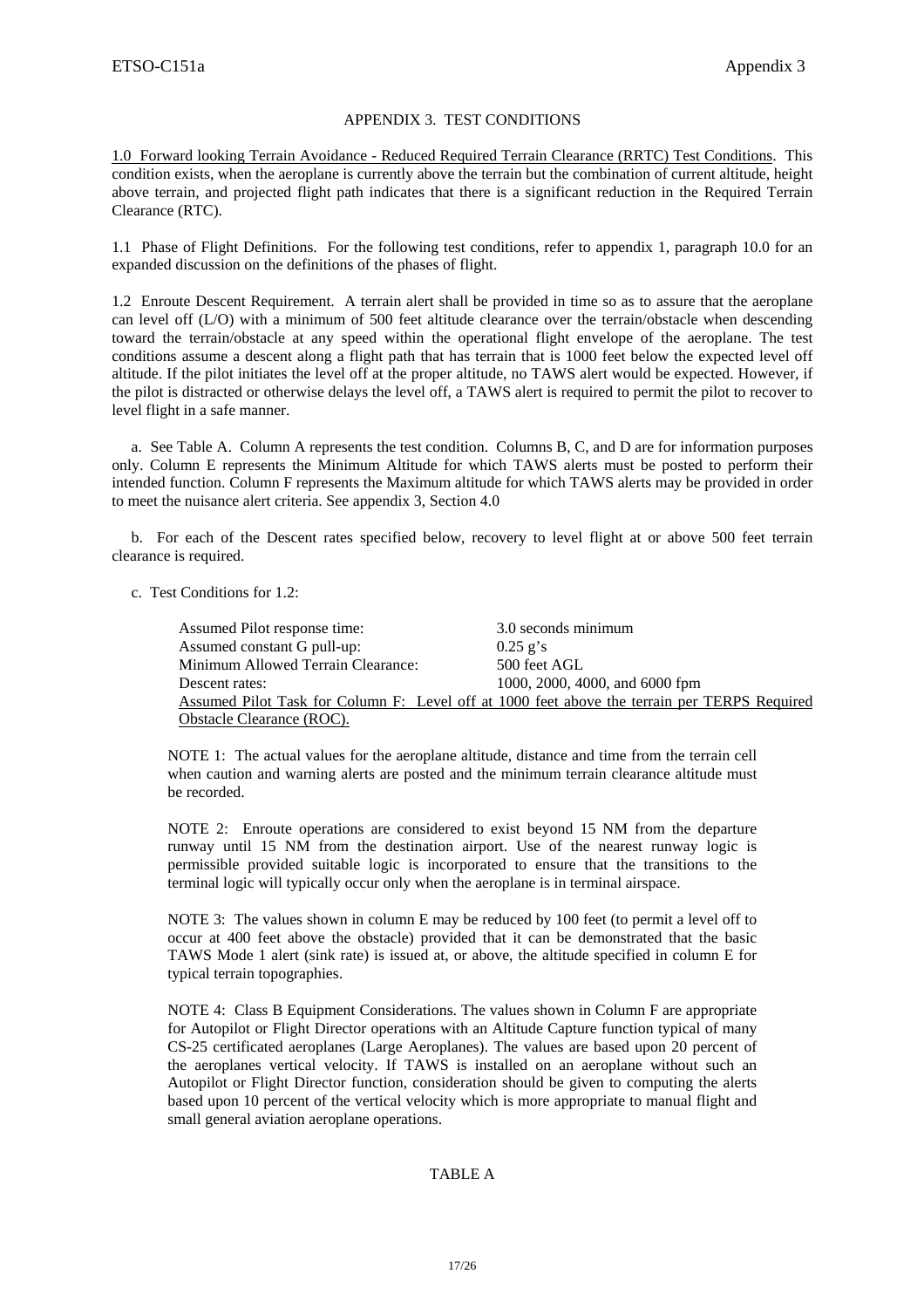| <b>Enroute Descent Alerting Criteria</b> |                 |                 |                    |                     |                     |
|------------------------------------------|-----------------|-----------------|--------------------|---------------------|---------------------|
| А                                        | В               |                 |                    | E                   |                     |
| <b>VERT</b>                              | <b>ALT LOST</b> | <b>ALT</b>      | <b>TOTAL ALT</b>   | <b>MINIMUM</b>      | <b>MAXIMUM</b>      |
| <b>SPEED</b>                             | WITH 3 SEC      | <b>REQ'D TO</b> | <b>LOST DUE TO</b> | <b>TAWS WARNING</b> | <b>CAUTION</b>      |
| (FPM)                                    | <b>PILOT</b>    | <b>L/O WITH</b> | <b>RECOVERY</b>    | <b>ALERT HEIGHT</b> | <b>ALERT HEIGHT</b> |
|                                          | <b>DELAY</b>    | 0.25G           | <b>MANEUVER</b>    | (ABOVE              | (ABOVE TERRAIN)     |
|                                          |                 |                 |                    | <b>TERRAIN</b> )    |                     |
| 1000                                     | 50              | 17              | 67                 | 567                 | 1200                |
| 2000                                     | 100             | 69              | 169                | 669                 | 1400                |
| 4000                                     | 200             | 278             | 478                | 978                 | 1800                |

1.3 Enroute Level Flight Requirement. During level flight operations (vertical speed is +/- 500 feet per minute), a terrain alert should be posted when the aeroplane is within 700 feet of the terrain and is predicted to be equal to or less than 700 feet within the prescribed alerting time or distance. See Table B for Test Criteria.

NOTE 1: The actual values for the aeroplane altitude, distance and time from the terrain cell when caution and warning alerts are posted must be recorded.

| Enroute Level Flight Alerting Criteria |                          |                  |                   |  |
|----------------------------------------|--------------------------|------------------|-------------------|--|
| <b>GROUND SPEED</b>                    | <b>HEIGHT OF TERRAIN</b> | <b>TEST RUN</b>  | <b>ALERT</b>      |  |
| (KT)                                   | CELL (MSL)               | <b>ALTITUDE</b>  | <b>CRITERIA</b>   |  |
|                                        |                          | (MSL)            |                   |  |
| <b>200</b>                             | 5000                     | 6000             | <b>NO ALERT</b>   |  |
| 250                                    | 5000                     | 5800             | <b>NO ALERT</b>   |  |
| 300                                    | 5000                     | 5800             | <b>NO ALERT</b>   |  |
| 200                                    | 5000                     | $5700 (+0/-100)$ | <b>MUST ALERT</b> |  |
| 250                                    | 5000                     | $5700 (+0/-100)$ | <b>MUST ALERT</b> |  |
| 300                                    | 5000                     | $5700 (+0/-100)$ | <b>MUST ALERT</b> |  |
| 400                                    | 5000                     | $5700 (+0/-100)$ | <b>MUST ALERT</b> |  |
| 500                                    | 5000                     | $5700 (+0/-100)$ | <b>MUST ALERT</b> |  |

#### TABLE B

1.4 Terminal Area (Intermediate Segment) Descent Requirement. A terrain alert shall be provided in time so as to assure that the aeroplane can level off (L/O) with a minimum of 300 feet altitude clearance over the terrain/obstacle when descending toward the terrain/obstacle at any speed within the operational flight envelope of the aeroplane. The test conditions assume a descent along a flight path that has terrain that is 500 feet below the expected level off altitude. If the pilot initiates the level off at the proper altitude, no TAWS alert would be expected. However, if the pilot is distracted or otherwise delays the level off, a TAWS alert is required to permit the pilot to recover to level flight in a safe manner.

 a. See Table C: Column A represents the test condition. Columns B, C, and D are for information purposes only. Column E represents the Minimum Altitude for which TAWS alerts must be posted to perform their intended function. Column F represents the Maximum altitude for which TAWS alerts may be provided in order to meet the nuisance alert criteria. See appendix 3, Section 4.0.

 b. For each of the Descent rates specified below, recovery to level flight at or above 300 feet terrain clearance is required.

| c. Test Conditions for 1.4:        |                                                                                             |
|------------------------------------|---------------------------------------------------------------------------------------------|
| Assumed Pilot response time:       | 1.0 second minimum                                                                          |
| Assumed constant G pull-up:        | $0.25$ g's                                                                                  |
| Minimum Allowed Terrain Clearance: | 300 feet AGL                                                                                |
| Descent rates:                     | 1000, 2000, and 3000 fpm                                                                    |
|                                    | Assumed Pilot Task for Column F: Level off at 500 feet above the terrain per TERPS Required |
| Obstacle Clearance (ROC).          |                                                                                             |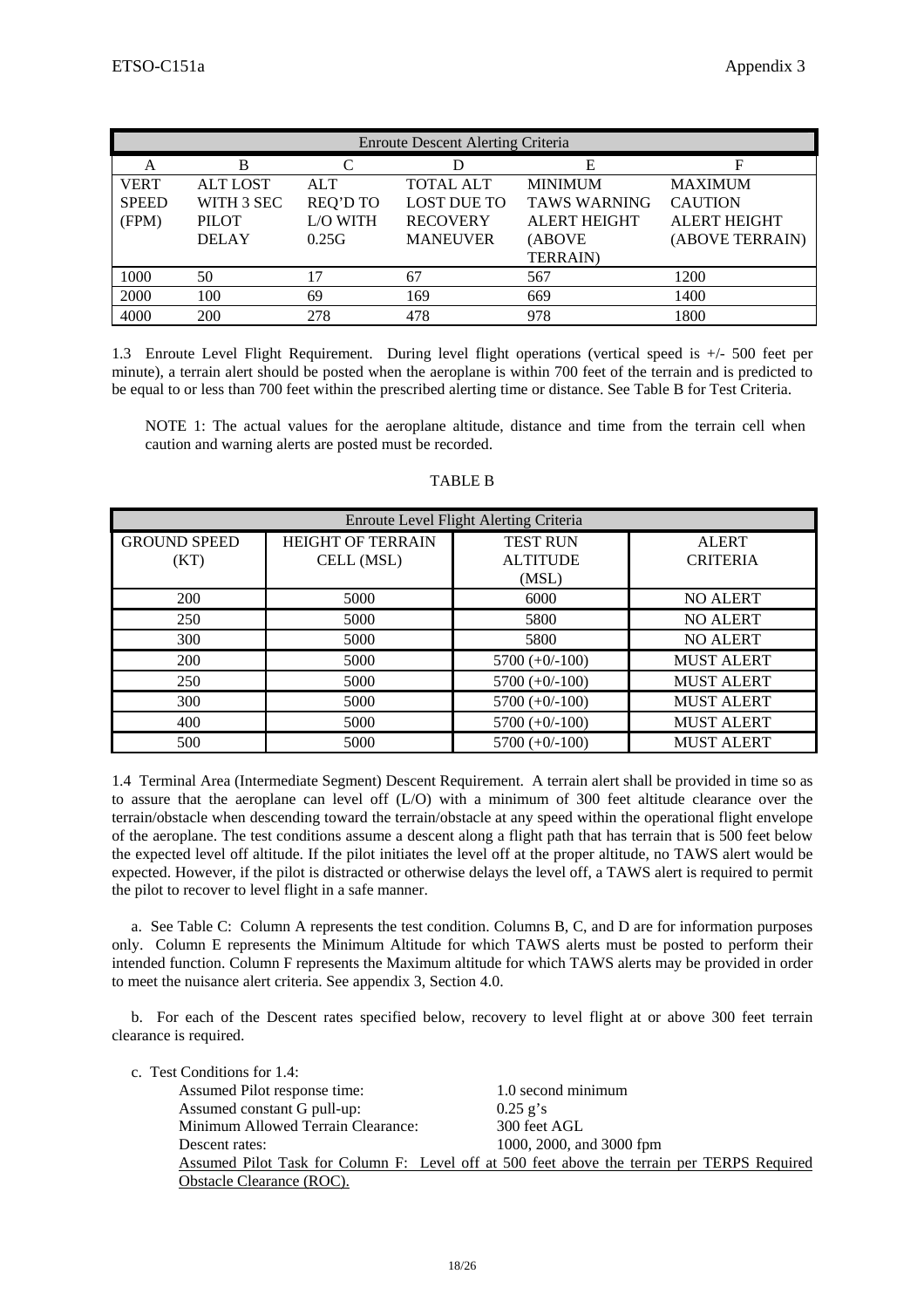NOTE 1: The actual values for the aeroplane altitude, distance and time from the terrain cell when caution and warning alerts are posted and the minimum terrain clearance altitude must be recorded.

NOTE 2: For Class B Equipment Considerations. The values shown in Column F are appropriate for Autopilot or Flight Director operations with an Altitude Capture function typical of many CS-25 certificated aeroplanes (Large Aeroplanes). The values are based upon 20 percent of the aeroplanes vertical velocity. If TAWS is installed on an aeroplane without such an Autopilot or Flight Director function, consideration should be given to computing the alerts upon 10 percent of the vertical velocity which is more appropriate to manual flight and small general aviation aeroplane operations.

| `ABI |  |
|------|--|
|------|--|

| Terminal Descent Area Alerting Criteria |                 |                 |                    |                     |                  |  |
|-----------------------------------------|-----------------|-----------------|--------------------|---------------------|------------------|--|
| A                                       | B               | C               |                    | E                   | F                |  |
| <b>VERT</b>                             | <b>ALT LOST</b> | <b>ALT</b>      | <b>TOTAL ALT</b>   | <b>MINIMUM</b>      | <b>MAXIMUM</b>   |  |
| <b>SPEED</b>                            | WITH 1 SEC      | <b>REQ'D TO</b> | <b>LOST DUE TO</b> | <b>TAWS WARNING</b> | <b>TAWS</b>      |  |
| (FPM)                                   | <b>PILOT</b>    | L/O WITH        | <b>RECOVERY</b>    | <b>ALERT HEIGHT</b> | <b>CAUTION</b>   |  |
|                                         | <b>DELAY</b>    | 0.25G           | <b>MANEUVER</b>    | (ABOVE              | <b>ALERT</b>     |  |
|                                         |                 |                 |                    | <b>TERRAIN</b> )    | <b>HEIGHT</b>    |  |
|                                         |                 |                 |                    |                     | (ABOVE           |  |
|                                         |                 |                 |                    |                     | <b>TERRAIN</b> ) |  |
| 1000                                    | 17              | 17              | 34                 | 334                 | 700              |  |
| 2000                                    | 33              | 69              | 102                | 402                 | 900              |  |
| 3000                                    | 50              | 156             | 206                | 506                 | 1100             |  |

1.5 Terminal Area (Intermediate Segment) Level Flight Requirement. During level flight operations (vertical speed less than +/-500 feet per minute), a terrain alert should be posted when the aeroplane is less than 350 above the terrain and is predicted to be within less than 350 feet within the prescribed alerting time or distance. See Table D for Test Criteria.

NOTE 1: The actual values for the aeroplane altitude, distance and time from the terrain cell when caution and warning alerts are posted must be recorded.

| Terminal Area Level Flight Alerting Criteria |                                        |                            |                                  |  |  |
|----------------------------------------------|----------------------------------------|----------------------------|----------------------------------|--|--|
| <b>GROUND SPEED</b><br>(KT)                  | <b>HEIGHT OF TERRAIN</b><br>CELL (MSL) | TEST RUN ALTITUDE<br>(MSL) | <b>ALERT</b><br><b>CRITERIA:</b> |  |  |
| 150                                          | 1000                                   | 1500                       | <b>NO ALERT</b>                  |  |  |
| <b>200</b>                                   | 1000                                   | 1500                       | <b>NO ALERT</b>                  |  |  |
| 250                                          | 1000                                   | 1500                       | <b>NO ALERT</b>                  |  |  |
| 100                                          | 1000                                   | 1350                       | <b>MUST ALERT</b>                |  |  |
| 150                                          | 1000                                   | 1350                       | <b>MUST ALERT</b>                |  |  |
| <b>200</b>                                   | 1000                                   | 1350                       | <b>MUST ALERT</b>                |  |  |
| 250                                          | 1000                                   | 1350                       | <b>MUST ALERT</b>                |  |  |

TABLE D

1.6 Final Approach Segment Descent Requirement. A terrain alert shall be provided in time to assure that the aeroplane can level off (L/O) with a minimum of 100 feet altitude clearance over the terrain/obstacle when descending toward the terrain/obstacle at any speed within the operational flight envelope of the aeroplane.

 a. See Table E. Column A represents the test condition. Columns B, C, and D are for information purposes only. Column E represents the Minimum Altitude for which TAWS alerts must be posted to perform their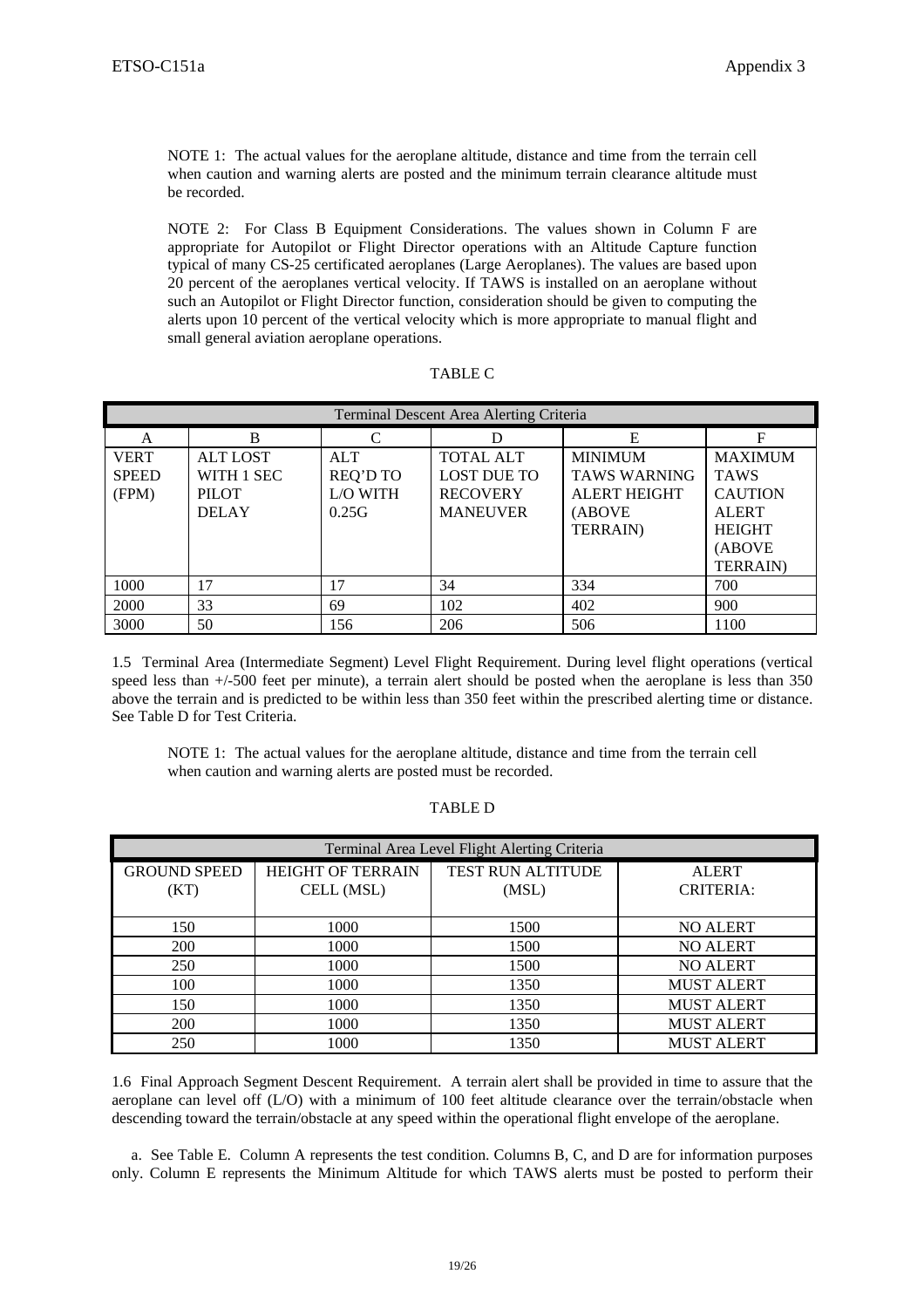intended function. Column F represents the Maximum altitude for which TAWS alerts may be provided in order to meet the nuisance alert criteria. See appendix 3, Section 4.0.

 b. For each of the Descent rates specified below, recovery to level flight at or above 100 feet terrain clearance is required.

c. Test Conditions for 1.6:

| . CONQHIONS TOF 1.0.                                                                        |                              |
|---------------------------------------------------------------------------------------------|------------------------------|
| Assumed Pilot response time:                                                                | 1.0 seconds minimum          |
| Assumed constant G pull-up:                                                                 | $0.25$ g's                   |
| Minimum Allowed Terrain Clearance:                                                          | 100 feet AGL                 |
| Descent rates:                                                                              | 500, 750, 1000, and 1500 fpm |
| Assumed Pilot Task for Column F: Level off at 250 feet above the terrain per TERPS Required |                              |
| Obstacle Clearance (ROC).                                                                   |                              |

NOTE 1: The actual values for the aeroplane altitude, distance and time from the terrain cell when caution and warning alerts are posted and the minimum terrain clearance altitude must be recorded.

NOTE 2: For Class B equipment Considerations. The values shown in Column F are appropriate for Autopilot or Flight Director operations with an Altitude Capture function typical of many CS-25 certificated aeroplanes (Large Aeroplanes). The values are based upon 20 percent of the aeroplanes vertical velocity. If TAWS is installed on an aeroplane without such an Autopilot or Flight Director function, consideration should be given to computing the alerts based upon 10 percent of the vertical velocity which is more appropriate to manual flight and small general aviation aeroplane operations.

TABLE E

| Final Approach Descent Alerting Criteria |                 |                 |                    |                     |                      |
|------------------------------------------|-----------------|-----------------|--------------------|---------------------|----------------------|
| A                                        | B               |                 |                    | Е                   | F                    |
| <b>VERT</b>                              | <b>ALT LOST</b> | <b>ALT</b>      | <b>TOTAL ALT</b>   | <b>MINIMUM</b>      | <b>MAXIMUM</b>       |
| <b>SPEED</b>                             | WITH 1 SEC      | <b>REQ'D TO</b> | <b>LOST DUE TO</b> | <b>TAWS WARNING</b> | <b>TAWS</b>          |
| (FPM)                                    | <b>PILOT</b>    | L/O WITH        | <b>RECOVERY</b>    | <b>ALERT HEIGHT</b> | <b>CAUTION ALERT</b> |
|                                          | <b>DELAY</b>    | 0.25G           | <b>MANEUVER</b>    | (ABOVE              | <b>HEIGHT</b>        |
|                                          |                 |                 |                    | <b>TERRAIN</b> )    | (ABOVE               |
|                                          |                 |                 |                    |                     | <b>TERRAIN</b> )     |
| 500                                      | 8               | 4               | 12                 | 112                 | 350                  |
| 750                                      | 12              | 10              | 22                 | 122                 | 400                  |
| 1000                                     | 17              | 18              | 35                 | 135                 | 450                  |
| 1500                                     | 25              | 39              | 64                 | 164                 | 550                  |

1.7 Final Approach Level Flight Requirement. During level flight operations at the Minimum Descent Altitude (MDA), a terrain alert should be posted when the aeroplane is within 150 feet of the terrain and is predicted to be within less than 150 feet within the prescribed alerting time or distance. See Table F for test criteria.

NOTE 1: The actual values for the aeroplane altitude, distance and time from the terrain cell when caution and warning alerts are posted must be recorded.

| Final Approach Level Flight Alerting Criteria |                  |                 |                  |                 |  |  |
|-----------------------------------------------|------------------|-----------------|------------------|-----------------|--|--|
| <b>GROUND</b>                                 | <b>HEIGHT OF</b> | <b>DISTANCE</b> | <b>TEST RUN</b>  | <b>ALERT</b>    |  |  |
| <b>SPEED</b>                                  | <b>TERRAIN</b>   | <b>TERRAIN</b>  | <b>ALTI-TUDE</b> | <b>CRITERIA</b> |  |  |
| (KT)                                          | CELL (MSL)       | FROM RWY (NM)   | (MSL)            |                 |  |  |
| 120                                           | 400              | 2.0             | 650              | NO ALERT        |  |  |
| 140                                           | 400              | 2.0             | 650              | NO ALERT        |  |  |

TABLE F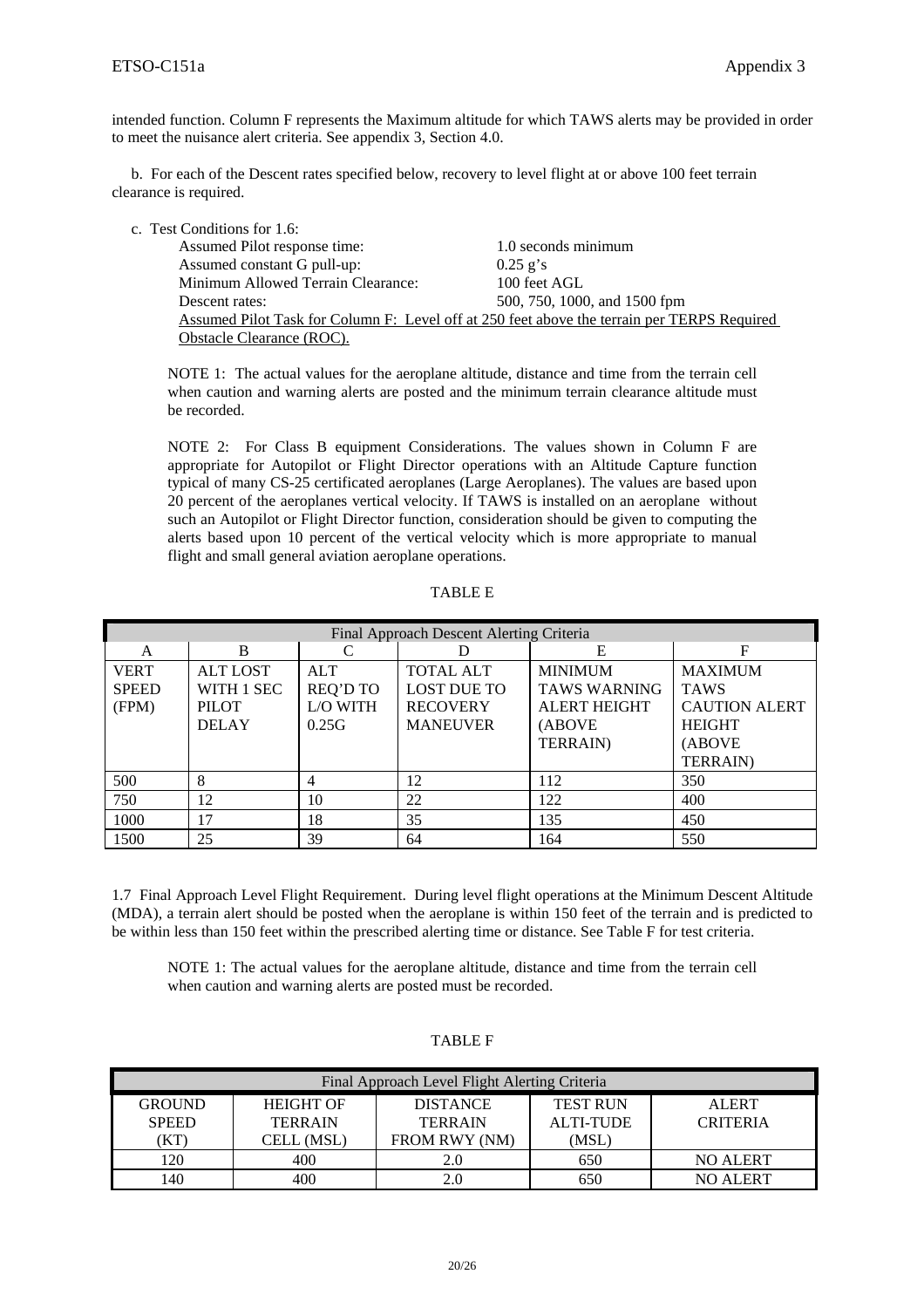| 160 | 400 | 2.0 | 650 | <b>NO ALERT</b>   |
|-----|-----|-----|-----|-------------------|
| 120 | 400 | 2.0 | 600 | <b>MAY ALERT</b>  |
| 140 | 400 | 2.0 | 600 | <b>MAY ALERT</b>  |
| 160 | 400 | 2.0 | 600 | <b>MAY ALERT</b>  |
| 100 | 400 | 2.0 | 550 | <b>MUST ALERT</b> |
| 120 | 400 | 2.0 | 550 | <b>MUST ALERT</b> |
| 140 | 400 | 2.0 | 550 | <b>MUST ALERT</b> |
| 160 | 400 |     | 550 | <b>MUST ALERT</b> |

2.0 Forward Looking Terrain Avoidance Imminent Terrain Impact Test Conditions. The following test conditions must be conducted to evaluate level flight performance during all phases of flight:

NOTE 1: The actual values for the aeroplane altitude, distance and time from the terrain cell when caution and warning alerts are posted must be recorded.

NOTE 2: Based upon a one second pilot delay and a 0.25 g incremental pull to constant 6.0 degree climb gradient, compute and record the aeroplane altitude at the terrain cell, the positive (or negative) clearance altitude, and the aeroplane position and time (after the alert), when the alert envelope is cleared.

2.1 Test Criteria. For each of the test cases below, a positive clearance of the terrain cell of interest is required.

2.2 Additional Test Criteria. Repeat each of the test cases below with the altitude error (-100 feet or -200 feet). A positive clearance of the terrain cell of interest is required.

| <b>Imminent Terrain Impact Alerting Criteria</b> |                  |                 |                 |                   |  |
|--------------------------------------------------|------------------|-----------------|-----------------|-------------------|--|
| <b>GROUND</b>                                    | <b>HEIGHT OF</b> | <b>DISTANCE</b> | <b>TEST RUN</b> | <b>ALERT</b>      |  |
| <b>SPEED</b>                                     | <b>TERRAIN</b>   | <b>TERRAIN</b>  | <b>ALTITUDE</b> | <b>CRITERIA</b>   |  |
| (KT)                                             | CELL (MSL)       | FROM RWY (NM)   | (MSL)           |                   |  |
| 200                                              | 10000            | 30              | 9000            | <b>MUST ALERT</b> |  |
| 250                                              | 10000            | 30              | 9000            | <b>MUST ALERT</b> |  |
| 300                                              | 10000            | 30              | 9000            | <b>MUST ALERT</b> |  |
| 400                                              | 10000            | 30              | 8000            | <b>MUST ALERT</b> |  |
| 500                                              | 10000            | 30              | 8000            | <b>MUST ALERT</b> |  |
| 150                                              | 2000             | 10              | 1500            | <b>MUST ALERT</b> |  |
| 200                                              | 2000             | 10              | 1500            | <b>MUST ALERT</b> |  |
| 250                                              | 2000             | 10              | 1500            | <b>MUST ALERT</b> |  |
| 100                                              | 600              | 5               | 500             | <b>MUST ALERT</b> |  |
| 120                                              | 600              | 5               | 500             | <b>MUST ALERT</b> |  |
| 140                                              | 600              | 5               | 500             | <b>MUST ALERT</b> |  |
| 100                                              | 600              | 4               | 200             | <b>MUST ALERT</b> |  |
| 120                                              | 600              | 4               | 200             | <b>MUST ALERT</b> |  |
| 140                                              | 600              | 4               | 200             | <b>MUST ALERT</b> |  |
| 160                                              | 600              | 4               | 200             | <b>MUST ALERT</b> |  |
| 160                                              | 600              | 5               | 500             | <b>MUST ALERT</b> |  |

## TABLE G

3.0 Premature Descent Alert Test Conditions. The purpose of this test is to verify that the pilot will be alerted to a "low altitude condition" at an altitude that is defined by the specific design PDA Alert surface. This ETSO will not define specific pass/fail criteria since, as stated in paragraph 3.2 of appendix 1, it does not define the surfaces for which alerting is required. The applicant must provide its proposed pass/fail criteria along with the proposed recovery procedures for the specific alerting criteria proposed by the applicant. In developing its test plan, the applicant should refer to paragraph 3.2 of appendix 1 that contain some general requirements for alerting and some cases when alerting is inappropriate. The applicant also may want to consider the recovery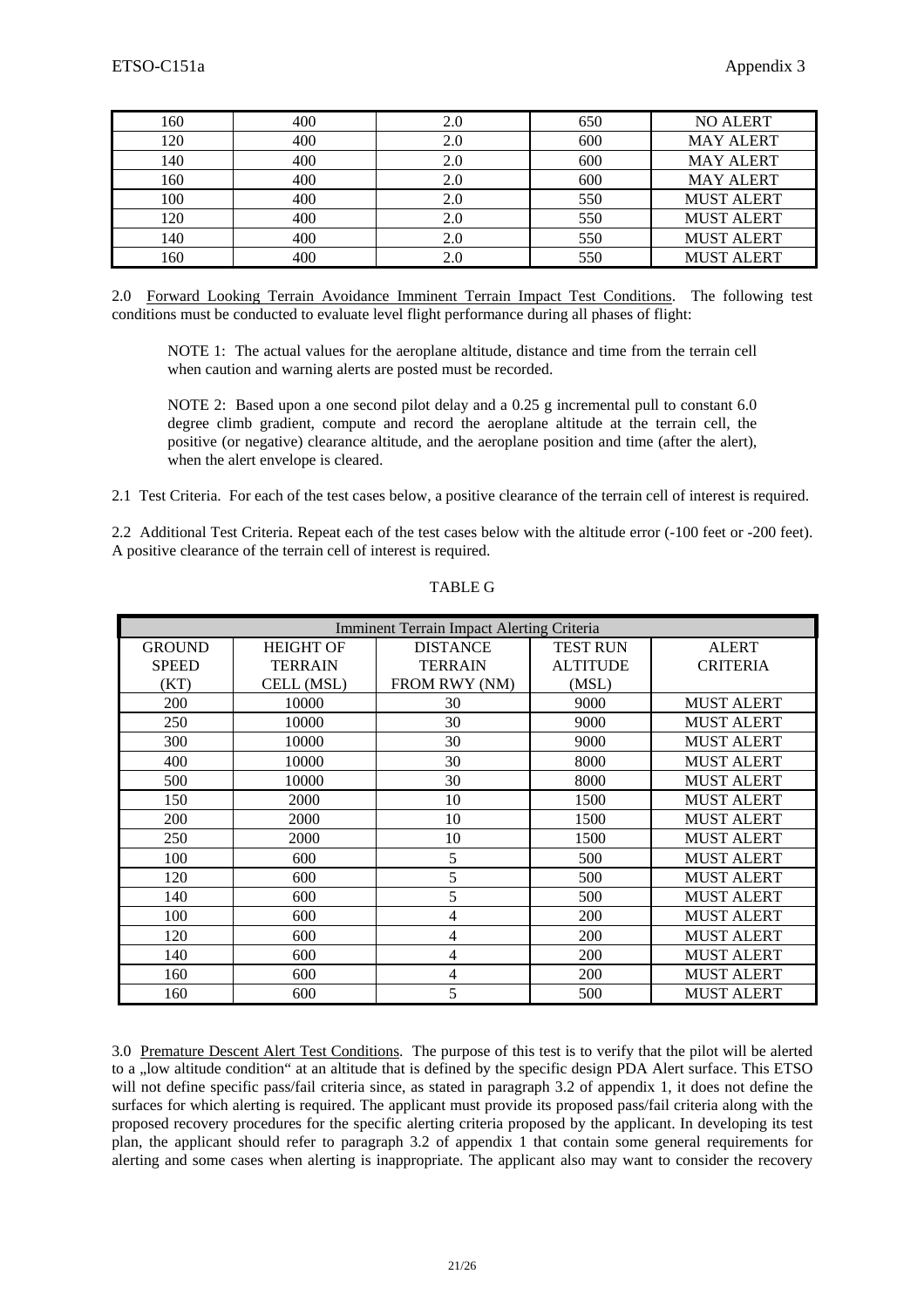procedures specified in paragraphs 1.2, 1.4, and 1.6 of paragraph 1 of appendix 3. The following test conditions must be conducted to evaluate PDA performance.

3.1 Test Conditions for 3.0 Premature Descent Alerts. Descent rates: 750, 1500, 2000, 3000 FPM Assumed Runway Elevation: Sea Level, Level Terrain

> NOTE: For each test condition listed in Table H, compute and record the PDA alert altitude and the recovery altitude to level flight.

| <b>Premature Descent Alerting Criteria</b> |              |                  |               |                 |
|--------------------------------------------|--------------|------------------|---------------|-----------------|
| <b>GROUND</b>                              | VERT.        | <b>DISTANCE</b>  | <b>PDA</b>    | <b>RECOVERY</b> |
| <b>SPEED</b>                               | <b>SPEED</b> | <b>FROM RWY</b>  | <b>ALERT</b>  | <b>ALTITUDE</b> |
| (KT)                                       | (FPM)        | <b>THRESHOLD</b> | <b>HEIGHT</b> | (MSL)           |
|                                            |              | (Touchdown)      | (MSL)         |                 |
|                                            |              | (NM)             |               |                 |
| 80                                         | 750          | 15               |               |                 |
| 100                                        | 1500         | 15               |               |                 |
| 120                                        | 750          | 15               |               |                 |
| 140                                        | 1500         | 15               |               |                 |
| 160                                        | 750          | 15               |               |                 |
| 200                                        | 1500         | 15               |               |                 |
| 250                                        | 2000         | 15               |               |                 |
| 80                                         | 750          | 12               |               |                 |
| 100                                        | 1500         | 12               |               |                 |
| 120                                        | 750          | 12               |               |                 |
| 140                                        | 1500         | 12               |               |                 |
| 160                                        | 750          | 12               |               |                 |
| 80                                         | 750          | $\overline{4}$   |               |                 |
| 100                                        | 1500         | $\overline{4}$   |               |                 |
| 120                                        | 750          | $\overline{4}$   |               |                 |
| 140                                        | 1500         | $\overline{4}$   |               |                 |
| 80                                         | 750          | $\overline{2}$   |               |                 |
| 100                                        | 1500         | $\overline{2}$   |               |                 |
| 120                                        | 750          | $\overline{2}$   |               |                 |
| 140                                        | 1500         | $\overline{2}$   |               |                 |

#### TABLE H

4.0 Nuisance Alert Test Conditions - General. The following test conditions must be conducted to evaluate TAWS performance during all phases of flight. The following general criteria apply:

4.1 4000FPM. It must be possible to descend at 4000 FPM in the enroute airspace and level off 1000 feet above the terrain using a normal level off procedure (leading the level off by 20 percent of the vertical speed) without a caution or warning alert. See Table A.

4.2 2000FPM. It must be possible to descend at 2000 FPM in the Terminal area and level off 500 feet above the terrain using the normal level off procedure described in 4.1 above, without a caution or warning alert. See Table C.

4.3 1000FPM. It must be possible to descend at 1000 FPM in the Final Approach Segment and level off at the Minimum Descent Altitude (MDA) using the normal level off procedure described in 4.1 above, without a caution or warning alert. See Table E.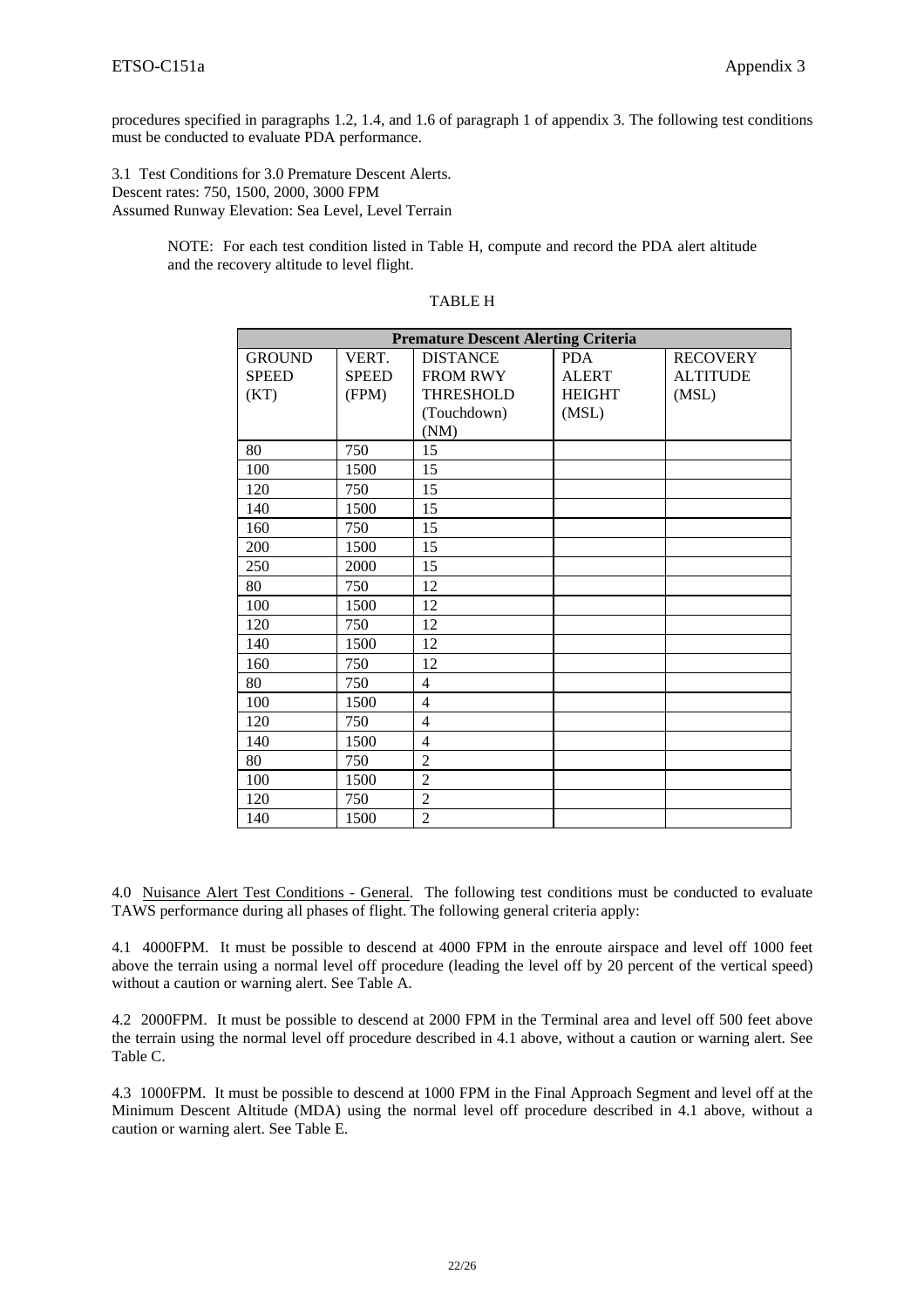5.0 Nuisance Test Conditions for Horizontal and Vertical Flight Technical Errors. It shall be shown, by analysis, simulation or flight testing, that the system will not produce nuisance alerts when the aeroplane is conducting normal flight operations in accordance with published instrument approach procedure. This assumes the normal range in variation of input parameters.

5.1 Test Cases. As a minimum, the following cases (1 –9) shall be tested twice; one set of runs will be conducted with no lateral or vertical errors while another set of runs will be conducted with both lateral and vertical Flight Technical Errors (FTE). A lateral FTE of 0.3 NM and a vertical FTE of -100 feet (aircraft is closer to terrain) up to the FAF and a lateral FTE of 0.3 NM and a vertical FTE of -50 feet from the FAF to the Missed Approach Point (MAP) shall be simulated. For all listed VOR, VOR/DME and Localizer based approaches, from the FAF to the MAP the aeroplane will descend at 1000 FPM until reaching either MDA (run #1) or MDA-50 feet (run #2). The aeroplane will then level off and fly level until reaching the MAP. Localizer updating of lateral position errors (if provided) may be simulated.

|      | Nuisance Alert Test Conditions for Horizontal and<br><b>Vertical Flight Technical Errors</b> |                         |  |  |
|------|----------------------------------------------------------------------------------------------|-------------------------|--|--|
| Case | Location                                                                                     | Operation               |  |  |
|      | Quito, Ecuador                                                                               | VOR 'QIT'-ILS Rwy 35    |  |  |
| 2    | Katmandu, Nepal                                                                              | <b>VOR-DME Rwy 2</b>    |  |  |
| 3    | Windsor Locks, CN                                                                            | VOR Rwy 15              |  |  |
| 4    | Calvi, France                                                                                | LOC DME Rwy 18 / Circle |  |  |
| 5    | Tegucigalpa, Honduras                                                                        | VOR DME Rwy 1 / Circle  |  |  |
| 6    | Eagle, CO                                                                                    | LOC DME-C               |  |  |
|      | Monterey, CA                                                                                 | LOC DME Rwy 28L         |  |  |
| 8    | Juneau, AK                                                                                   | LDA-1 Rwy 8             |  |  |
| 9    | Chambery, France                                                                             | ILS Rwy 18              |  |  |

#### TABLE I

6.0 Test Conditions Using Known Accident Cases. The aircraft configuration and flight trajectory for each case may be obtained from the Operations Assessment Division, DTS-43, Volpe National Transportation Systems Center, Cambridge, Massachusetts or at the FAA web page at the following address: http://www.faa.gov/avr/air/airhome.htm or http://www.faa.gov and then select "Regulation and Certification", select "Aircraft Certification".

6.1 Test Report. The test report should include as many of the following parameters use to recreate the events. They are (1) latitude; (2) longitude; (3) altitude; (4) time from terrain at caution and warning alerts; (5) distance from terrain at caution and warning alerts; (6) ground speed; (7) true track; (8) true heading; (9) radio altitude; (height above terrain) (10) gear position; and (11) flap position.

6.2 Computation and Recording. In addition to the above when the warning is posted, for each test case, based upon a one second pilot delay and a 0.25 g incremental pull to a constant 6.0 degree climb gradient, do the following. Compute and record the aeroplane altitude at the terrain cell, the positive (or negative) clearance altitude, and the aeroplane position and time (after the alert), when the alert envelope is cleared.

NOTE: The terrain cell of interest is the one associated with the accident and not necessarily the terrain cell that caused the warning.

6.3 Test Criteria.In each of the test cases below, it shall be necessary to demonstrate that the aeroplane profile clears the terrain cell of interest.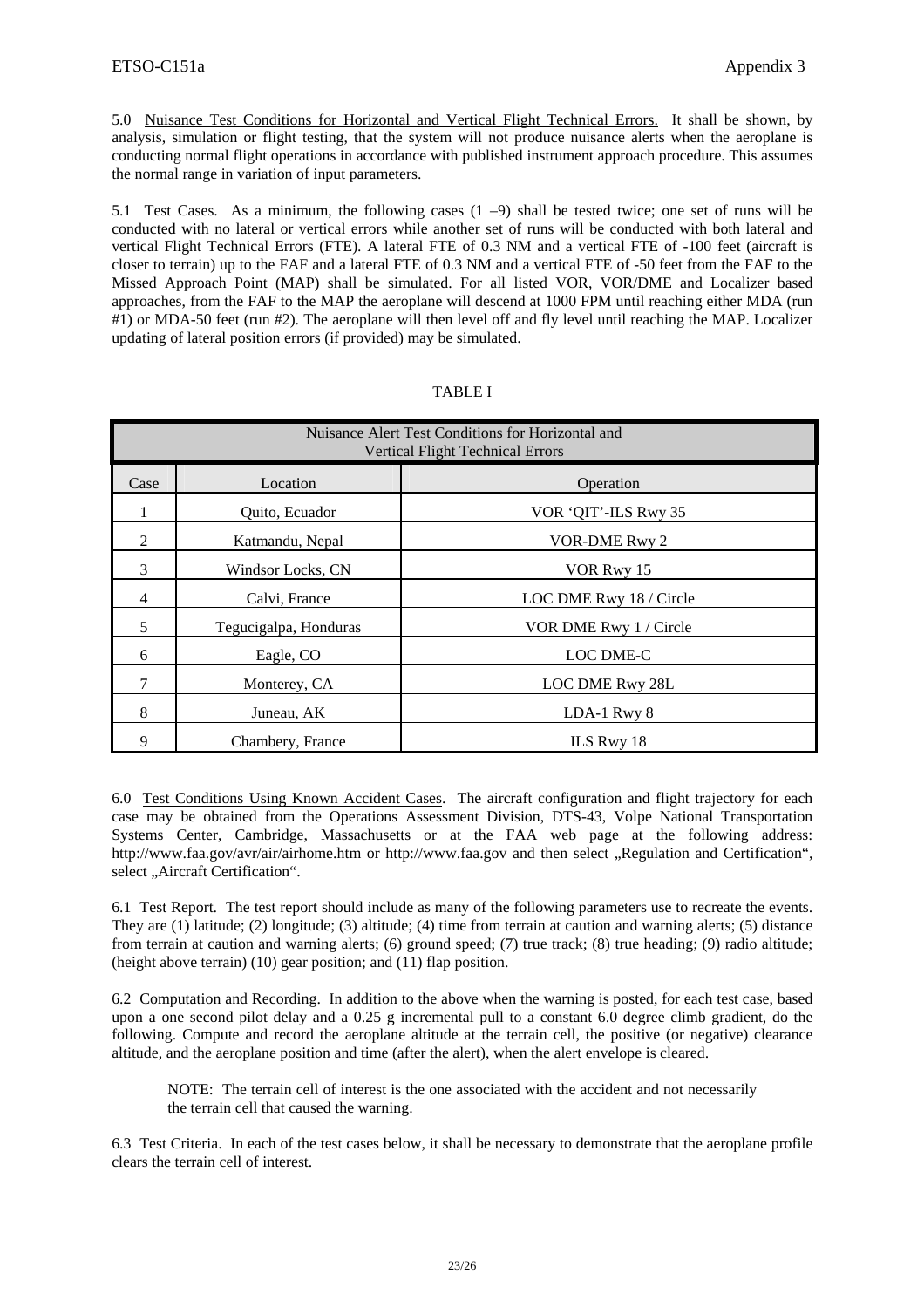| <b>Known Accident Cases</b> |                            |             |                                               |  |  |
|-----------------------------|----------------------------|-------------|-----------------------------------------------|--|--|
| <b>LOCATION</b>             | <b>IATA</b><br><b>CODE</b> | <b>DATE</b> | <b>AIRCRAFT REGISTRATION</b><br><b>NUMBER</b> |  |  |
| La Paz, Bolivia             |                            | 1/1/85      | <b>N819EA</b>                                 |  |  |
| Flat Rock, NC               |                            | 8/23/85     | N600CM                                        |  |  |
| Windsor, MA                 |                            | 12/10/86    | N <sub>65</sub> TD                            |  |  |
| Eagle, CO                   |                            | 3/27/87     | N31SK                                         |  |  |
| Tegucigalpa, Honduras       |                            | 10/21/89    | N88705                                        |  |  |
| Halawa Point, HI            |                            | 10/28/89    | <b>N707PV</b>                                 |  |  |
| San Diego, CA               |                            | 3/16/91     | <b>N831LC</b>                                 |  |  |
| Rome, GA                    |                            | 12/11/91    | N <sub>25</sub> BR                            |  |  |
| Gabriels, NY                |                            | 1/3/92      | N55000                                        |  |  |
| Alamogordo, NM              |                            | 6/24/92     | <b>N108SC</b>                                 |  |  |
| E. Granby, CT               |                            | 11/12/95    | <b>N566AA</b>                                 |  |  |
| Buga, Columbia              |                            | 12/20/95    | N651AA                                        |  |  |
| Nimitz Hill, Guam           |                            | 8/6/97      | H7468                                         |  |  |

#### TABLE J

7.0 Class B Equipment Test Requirements for Excessive Descent Rate: Use the following performance envelopes down to a "Height above Terrain" value of 100 feet . Instead of using Height of Terrain as determined by a radio altimeter, determine "Height above Terrain" as determined by subtracting the Terrain Elevation (from the Terrain Data Base) from the current QNH barometric altitude (or equivalent). The curve represents the minimum heights at which alerting must occur.

NOTE: Class B equipment may be designed to meet the requirements of DO-161A for Excessive Descent Rate in lieu of the requirements of 7.0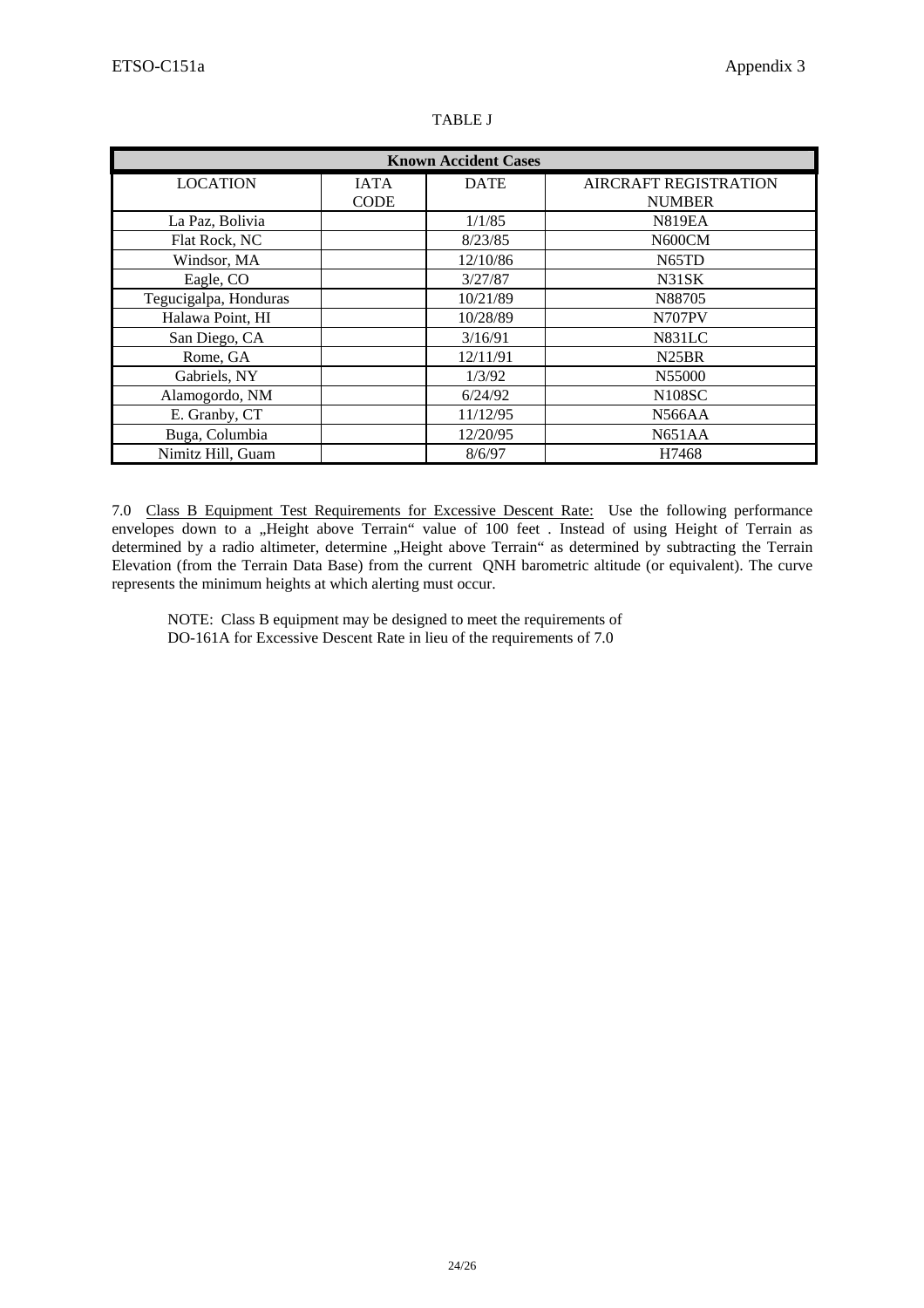

8.0 Class B Equipment Test Requirements for Negative Climb Rate or Altitude Loss After Takeoff. Use the existing performance envelopes specified in DO-161A based upon a "Height above Runway " using barometric altitude (or equivalent) and runway elevation in lieu of radio altimeter inputs.

9.0 Class B Equipment Test Requirements for the Altitude Callouts. Instead of using Height of Terrain as determined by a radio altimeter, determine Height above runway as determined by subtracting the Runway Elevation (from the Airport Data Base) from the current barometric altitude (or equivalent). When the Height above Terrain value first reaches 500 feet a single voice alert ("Five Hundred ") or equivalent shall be provided.